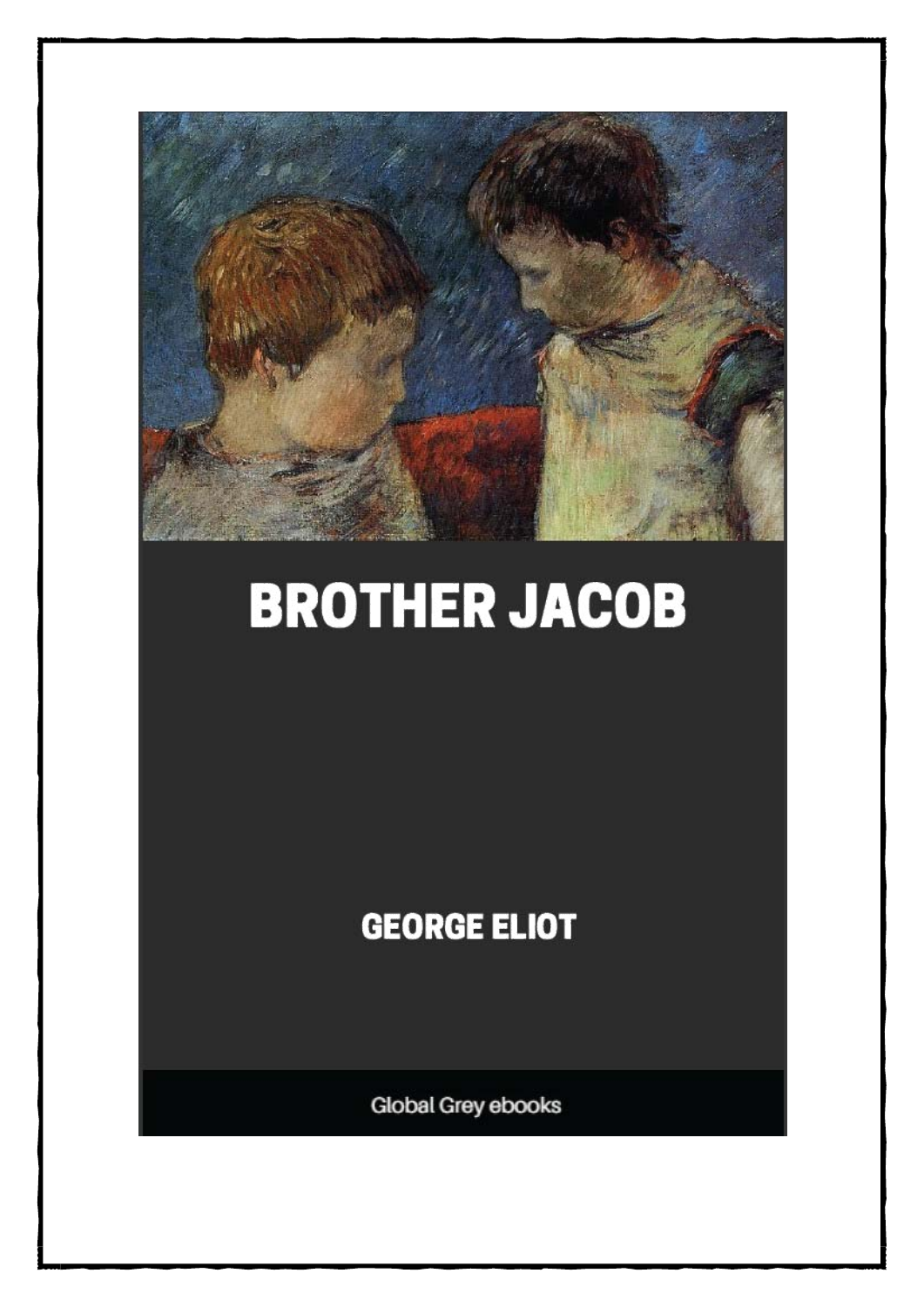## **BROTHERJACOB**

## BY **GEORGE ELIOT**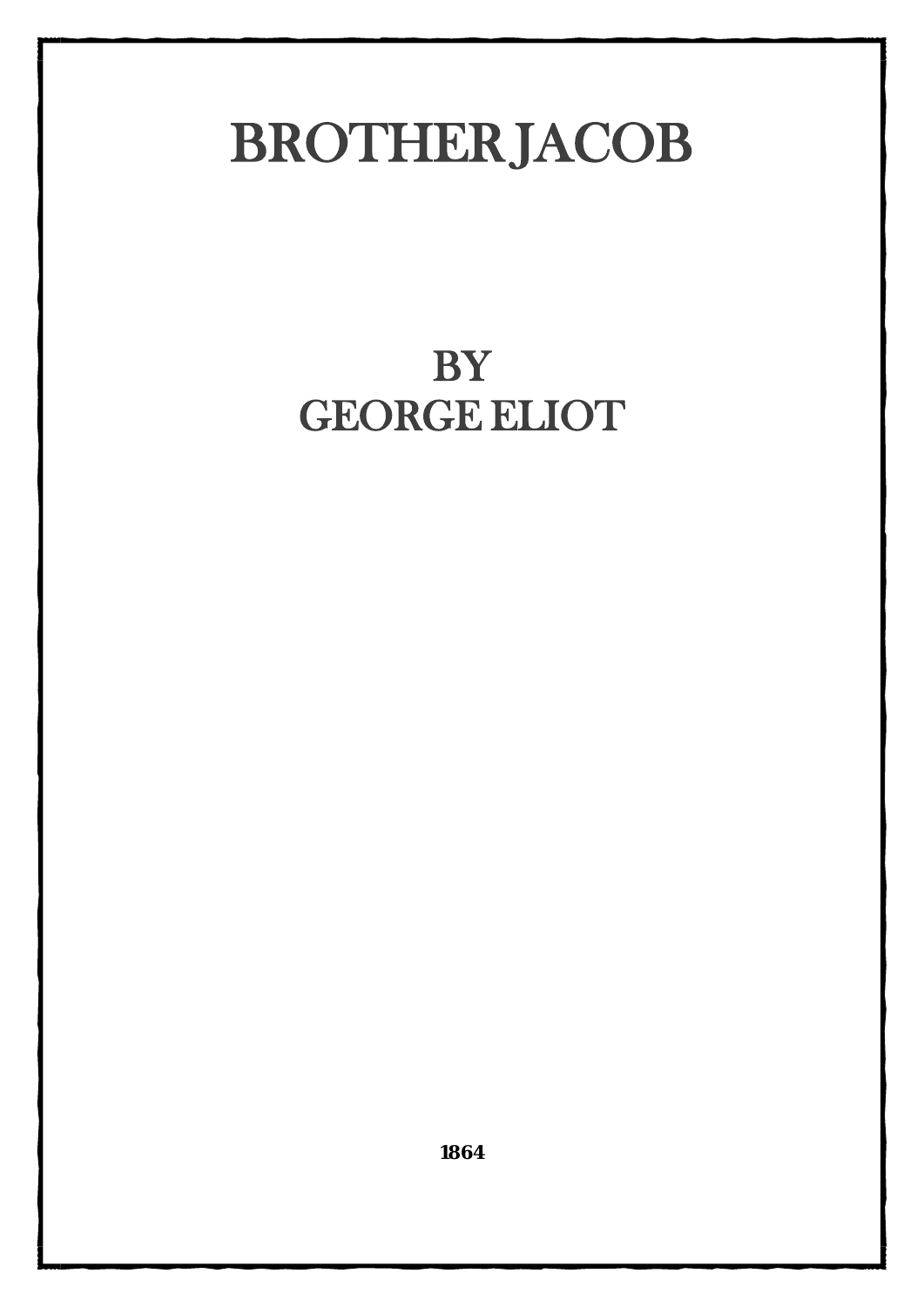Brother Jacob By George Eliot. This edition was created and published by Global Grey ©GlobalGrey 2018



**[globalgreyebooks.com](https://www.globalgreyebooks.com/)**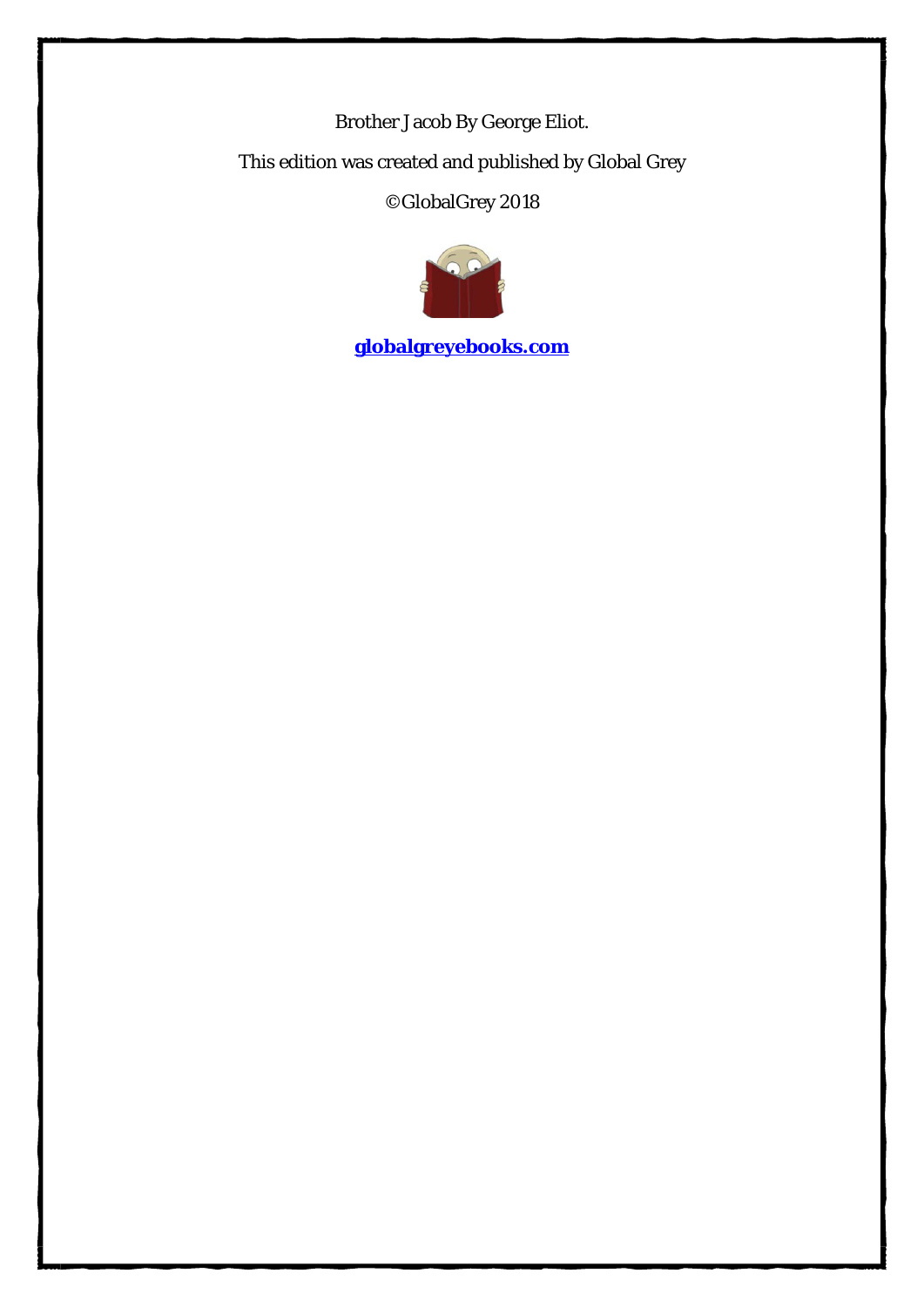**CONTENTS** [Chapter 1](#page-4-0) [Chapter 2](#page-17-0) [Chapter 3](#page-32-0)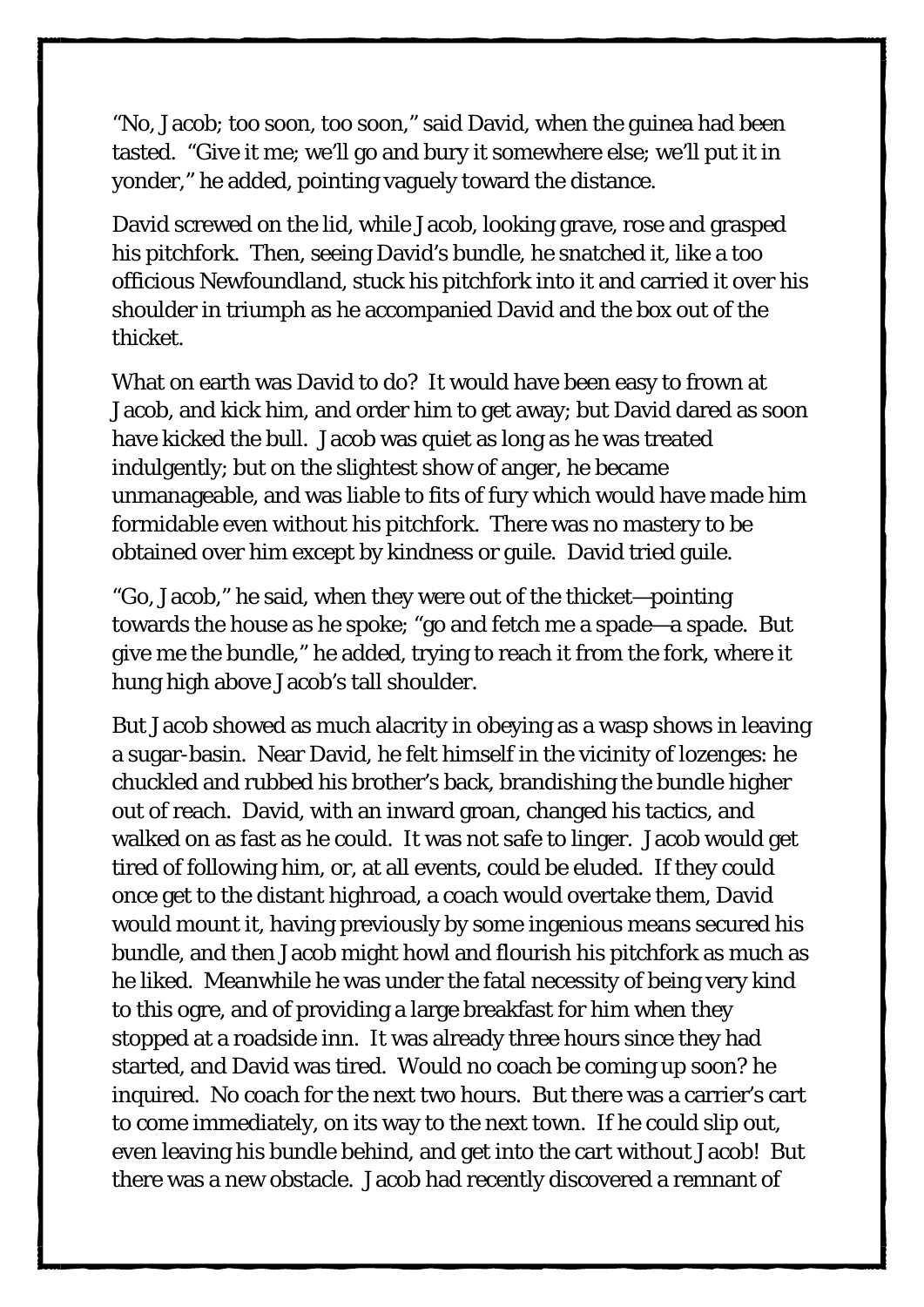sugar-candy in one of his brother's tail-pockets; and, since then, had cautiously kept his hold on that limb of the garment, perhaps with an expectation that there would be a further development of sugar-candy after a longer or shorter interval. Now every one who has worn a coat will understand the sensibilities that must keep a man from starting away in a hurry when there is a grasp on his coat-tail. David looked forward to being well received among strangers, but it might make a difference if he had only one tail to his coat.

He felt himself in a cold perspiration. He could walk no more: he must get into the cart and let Jacob get in with him. Presently a cheering idea occurred to him: after so large a breakfast, Jacob would be sure to go to sleep in the cart; you see at once that David meant to seize his bundle, jump out, and be free. His expectation was partly fulfilled: Jacob did go to sleep in the cart, but it was in a peculiar attitude—it was with his arms tightly fastened round his dear brother's body; and if ever David attempted to move, the grasp tightened with the force of an affectionate boa-constrictor.

"Th' innicent's fond on you," observed the carrier, thinking that David was probably an amiable brother, and wishing to pay him a compliment.

David groaned. The ways of thieving were not ways of pleasantness. Oh, why had he an idiot brother? Oh, why, in general, was the world so constituted that a man could not take his mother's guineas comfortably? David became grimly speculative.

Copious dinner at noon for Jacob; but little dinner, because little appetite, for David. Instead of eating, he plied Jacob with beer; for through this liberality he descried a hope. Jacob fell into a dead sleep, at last, without having his arms round David, who paid the reckoning, took his bundle, and walked off. In another half-hour he was on the coach on his way to Liverpool, smiling the smile of the triumphant wicked. He was rid of Jacob—he was bound for the Indies, where a gullible princess awaited him. He would never steal any more, but there would be no need; he would show himself so deserving, that people would make him presents freely. He must give up the notion of his father's legacy; but it was not likely he would ever want that trifle; and even if he did—why, it was a compensation to think that in being for ever divided from his family he was divided from Jacob, more terrible than Gorgon or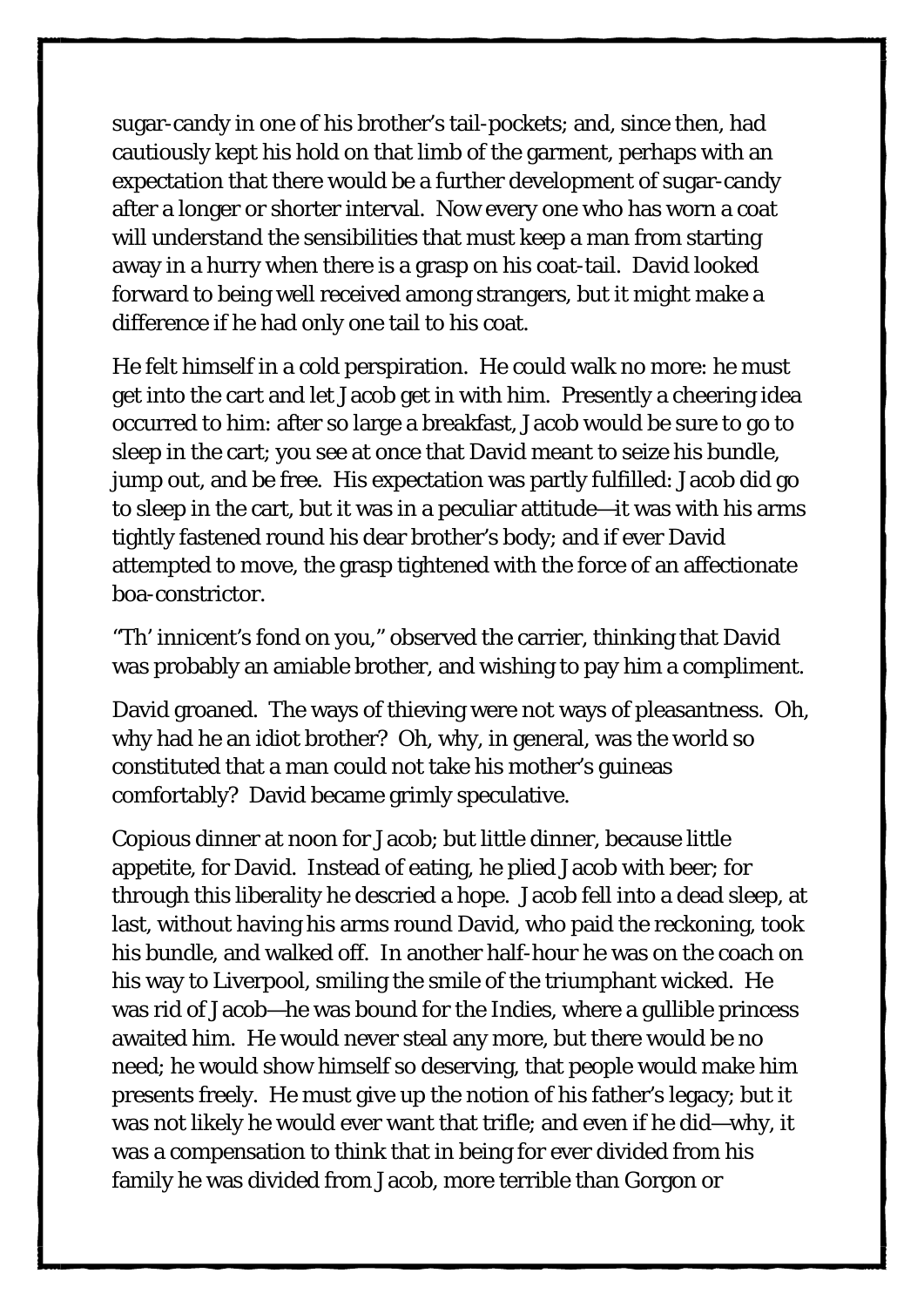Demogorgon to David's timid green eyes. Thank heaven, he should never see Jacob any more!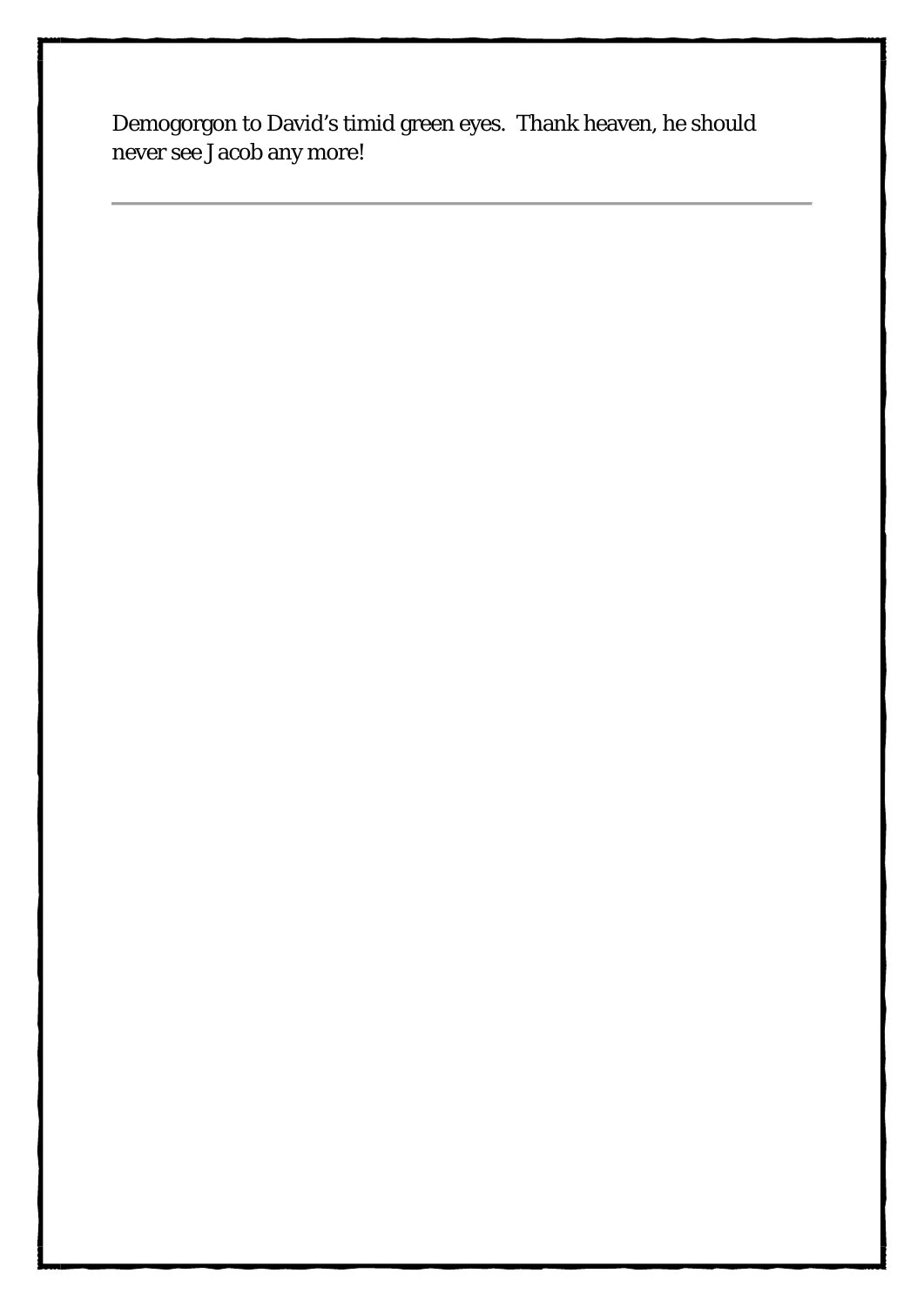### <span id="page-17-0"></span>**CHAPTER 2**

It was nearly six years after the departure of Mr. David Faux for the West Indies, that the vacant shop in the market-place at Grimworth was understood to have been let to the stranger with a sallow complexion and a buff cravat, whose first appearance had caused some excitement in the bar of the Woolpack, where he had called to wait for the coach.

Grimworth, to a discerning eye, was a good place to set up shopkeeping in. There was no competition in it at present; the Church-people had their own grocer and draper; the Dissenters had theirs; and the two or three butchers found a ready market for their joints without strict reference to religious persuasion—except that the rector's wife had given a general order for the veal sweet-breads and the mutton kidneys, while Mr. Rodd, the Baptist minister, had requested that, so far as was compatible with the fair accommodation of other customers, the sheep's trotters might be reserved for him. And it was likely to be a growing place, for the trustees of Mr. Zephaniah Crypt's Charity, under the stimulus of a late visitation by commissioners, were beginning to apply long-accumulating funds to the rebuilding of the Yellow Coat School, which was henceforth to be carried forward on a greatly-extended scale, the testator having left no restrictions concerning the curriculum, but only concerning the coat.

The shopkeepers at Grimworth were by no means unanimous as to the advantages promised by this prospect of increased population and trading, being substantial men, who liked doing a quiet business in which they were sure of their customers, and could calculate their returns to a nicety. Hitherto, it had been held a point of honour by the families in Grimworth parish, to buy their sugar and their flannel at the shop where their fathers and mothers had bought before them; but, if newcomers were to bring in the system of neck-and-neck trading, and solicit feminine eyes by gown-pieces laid in fan-like folds, and surmounted by artificial flowers, giving them a factitious charm (for on what human figure would a gown sit like a fan, or what female head was like a bunch of China-asters?), or, if new grocers were to fill their windows with mountains of currants and sugar, made seductive by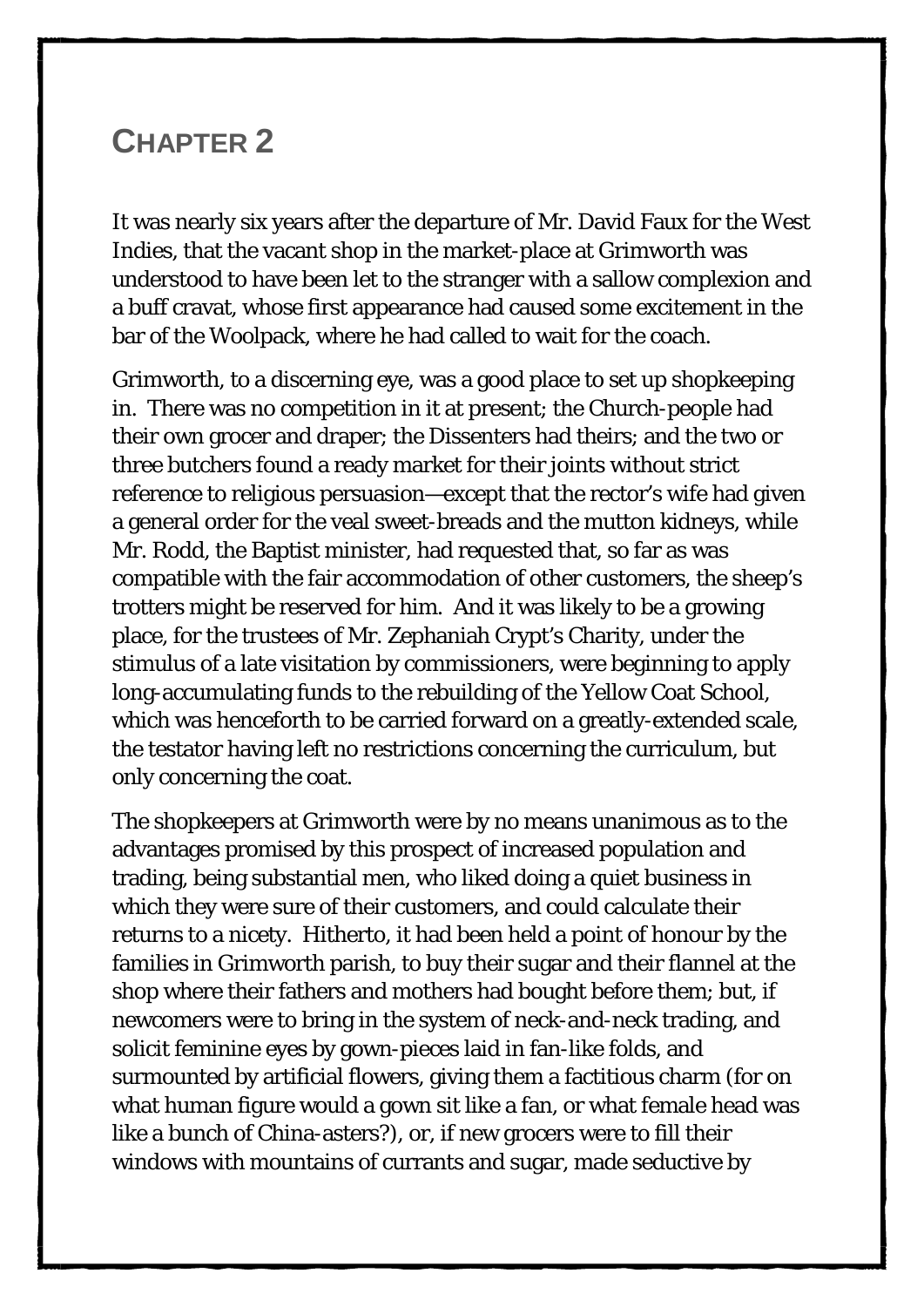contrast and tickets,—what security was there for Grimworth, that a vagrant spirit in shopping, once introduced, would not in the end carry the most important families to the larger market town of Cattleton, where, business being done on a system of small profits and quick returns, the fashions were of the freshest, and goods of all kinds might be bought at an advantage?

With this view of the times predominant among the tradespeople at Grimworth, their uncertainty concerning the nature of the business which the sallow-complexioned stranger was about to set up in the vacant shop, naturally gave some additional strength to the fears of the less sanguine. If he was going to sell drapery, it was probable that a palefaced fellow like that would deal in showy and inferior articles—printed cottons and muslins which would leave their dye in the wash-tub, jobbed linen full of knots, and flannel that would soon look like gauze. If grocery, then it was to be hoped that no mother of a family would trust the teas of an untried grocer. Such things had been known in some parishes as tradesmen going about canvassing for custom with cards in their pockets: when people came from nobody knew where, there was no knowing what they might do. It was a thousand pities that Mr. Moffat, the auctioneer and broker, had died without leaving anybody to follow him in the business, and Mrs. Cleve's trustee ought to have known better than to let a shop to a stranger. Even the discovery that ovens were being put up on the premises, and that the shop was, in fact, being fitted up for a confectioner and pastry-cook's business, hitherto unknown in Grimworth, did not quite suffice to turn the scale in the newcomer's favour, though the landlady at the Woolpack defended him warmly, said he seemed to be a very clever young man, and from what she could make out, came of a very good family; indeed, was most likely a good many people's betters.

It certainly made a blaze of light and colour, almost as if a rainbow had suddenly descended into the market-place, when, one fine morning, the shutters were taken down from the new shop, and the two windows displayed their decorations. On one side, there were the variegated tints of collared and marbled meats, set off by bright green leaves, the pale brown of glazed pies, the rich tones of sauces and bottled fruits enclosed in their veil of glass—altogether a sight to bring tears into the eyes of a Dutch painter; and on the other, there was a predominance of the more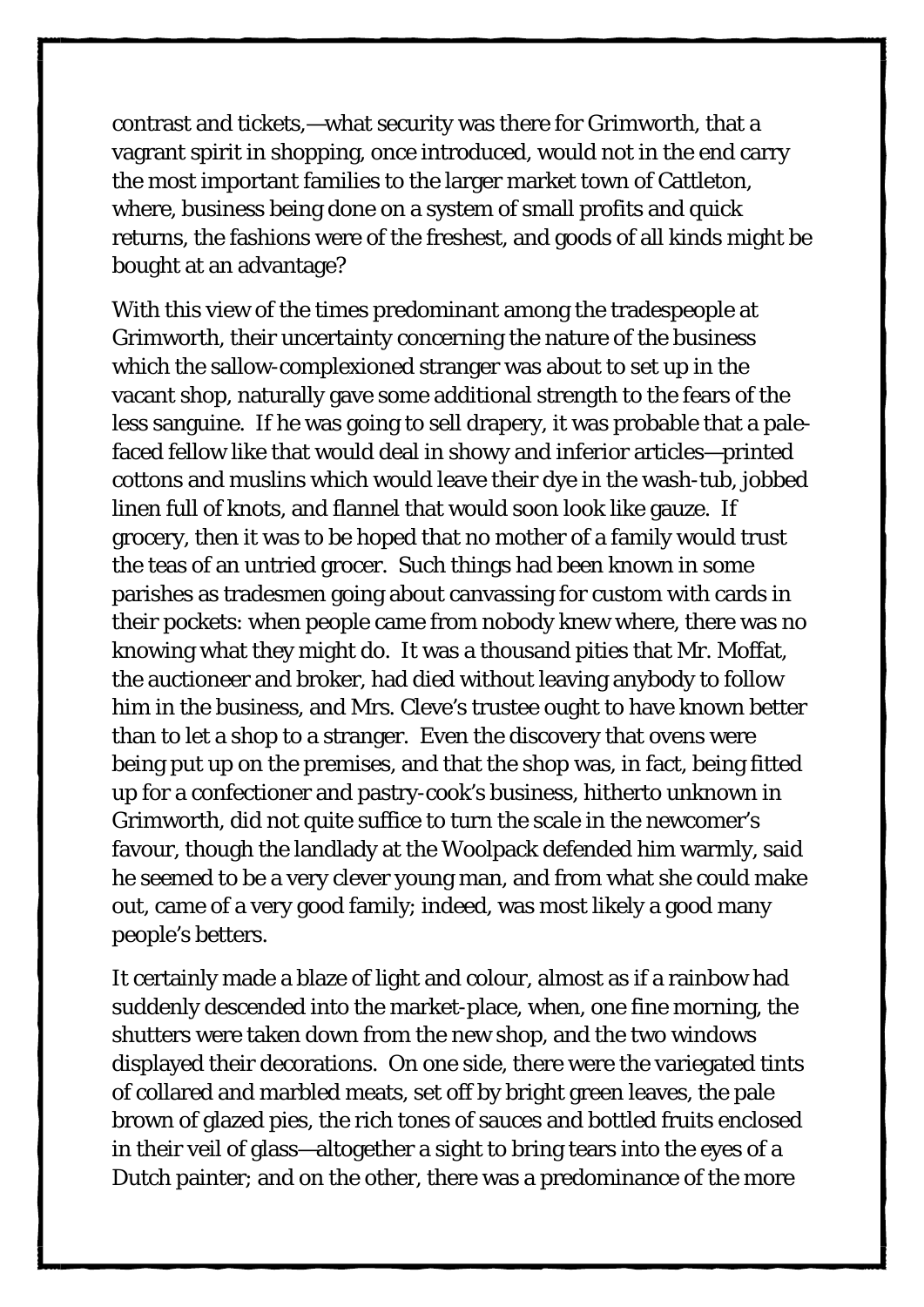delicate hues of pink, and white, and yellow, and buff, in the abundant lozenges, candies, sweet biscuits and icings, which to the eyes of a bilious person might easily have been blended into a faëry landscape in Turner's latest style. What a sight to dawn upon the eyes of Grimworth children! They almost forgot to go to their dinner that day, their appetites being preoccupied with imaginary sugar-plums; and I think even Punch, setting up his tabernacle in the market-place, would not have succeeded in drawing them away from those shop-windows, where they stood according to gradations of size and strength, the biggest and strongest being nearest the window, and the little ones in the outermost rows lifting wide-open eyes and mouths towards the upper tier of jars, like small birds at meal-time.

The elder inhabitants pished and pshawed a little at the folly of the new shopkeeper in venturing on such an outlay in goods that would not keep; to be sure, Christmas was coming, but what housewife in Grimworth would not think shame to furnish forth her table with articles that were not home-cooked? No, no. Mr. Edward Freely, as he called himself, was deceived, if he thought Grimworth money was to flow into his pockets on such terms.

Edward Freely was the name that shone in gilt letters on a mazarine ground over the doorplace of the new shop—a generous-sounding name, that might have belonged to the open-hearted, improvident hero of an old comedy, who would have delighted in raining sugared almonds, like a new manna-gift, among that small generation outside the windows. But Mr. Edward Freely was a man whose impulses were kept in due subordination: he held that the desire for sweets and pastry must only be satisfied in a direct ratio with the power of paying for them. If the smallest child in Grimworth would go to him with a halfpenny in its tiny fist, he would, after ringing the halfpenny, deliver a just equivalent in "rock." He was not a man to cheat even the smallest child—he often said so, observing at the same time that he loved honesty, and also that he was very tender-hearted, though he didn't show his feelings as some people did.

Either in reward of such virtue, or according to some more hidden law of sequence, Mr. Freely's business, in spite of prejudice, started under favourable auspices. For Mrs. Chaloner, the rector's wife, was among the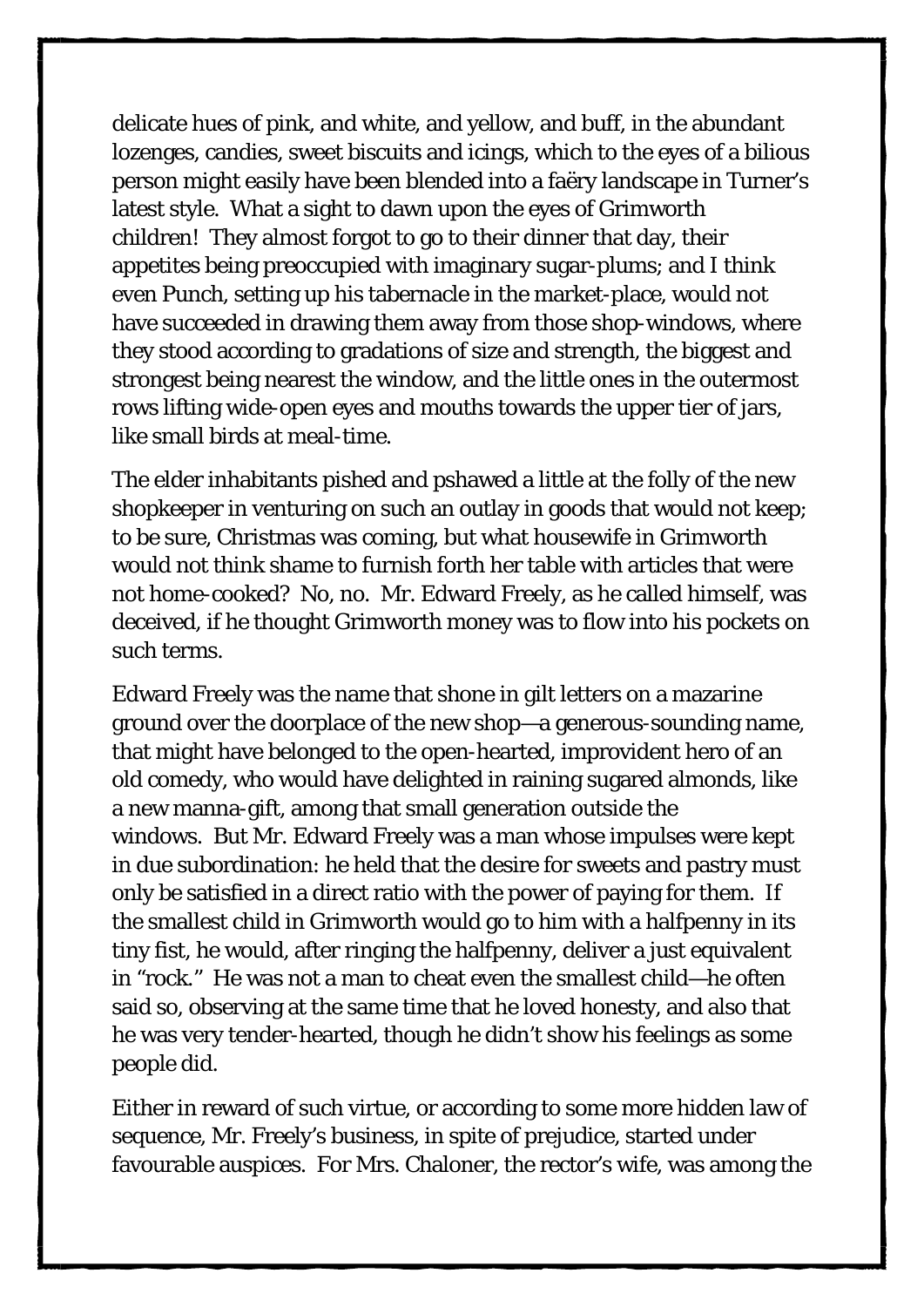earliest customers at the shop, thinking it only right to encourage a new parishioner who had made a decorous appearance at church; and she found Mr. Freely a most civil, obliging young man, and intelligent to a surprising degree for a confectioner; well-principled, too, for in giving her useful hints about choosing sugars he had thrown much light on the dishonesty of other tradesmen. Moreover, he had been in the West Indies, and had seen the very estate which had been her poor grandfather's property; and he said the missionaries were the only cause of the negro's discontent—an observing young man, evidently. Mrs. Chaloner ordered wine-biscuits and olives, and gave Mr. Freely to understand that she should find his shop a great convenience. So did the doctor's wife, and so did Mrs. Gate, at the large carding-mill, who, having high connexions frequently visiting her, might be expected to have a large consumption of ratafias and macaroons.

The less aristocratic matrons of Grimworth seemed likely at first to justify their husbands' confidence that they would never pay a percentage of profits on drop-cakes, instead of making their own, or get up a hollow show of liberal housekeeping by purchasing slices of collared meat when a neighbour came in for supper. But it is my task to narrate the gradual corruption of Grimworth manners from their primitive simplicity—a melancholy task, if it were not cheered by the prospect of the fine peripateia or downfall by which the progress of the corruption was ultimately checked.

It was young Mrs. Steene, the veterinary surgeons wife, who first gave way to temptation. I fear she had been rather over-educated for her station in life, for she knew by heart many passages in *Lalla Rookh*, the *Corsair*, and the *Siege of Corinth*, which had given her a distaste for domestic occupations, and caused her a withering disappointment at the discovery that Mr. Steene, since his marriage, had lost all interest in the "bulbul," openly preferred discussing the nature of spavin with a coarse neighbour, and was angry if the pudding turned out watery—indeed, was simply a top-booted "vet.", who came in hungry at dinner-time; and not in the least like a nobleman turned Corsair out of pure scorn for his race, or like a renegade with a turban and crescent, unless it were in the irritability of his temper. And scorn is such a very different thing in topboots!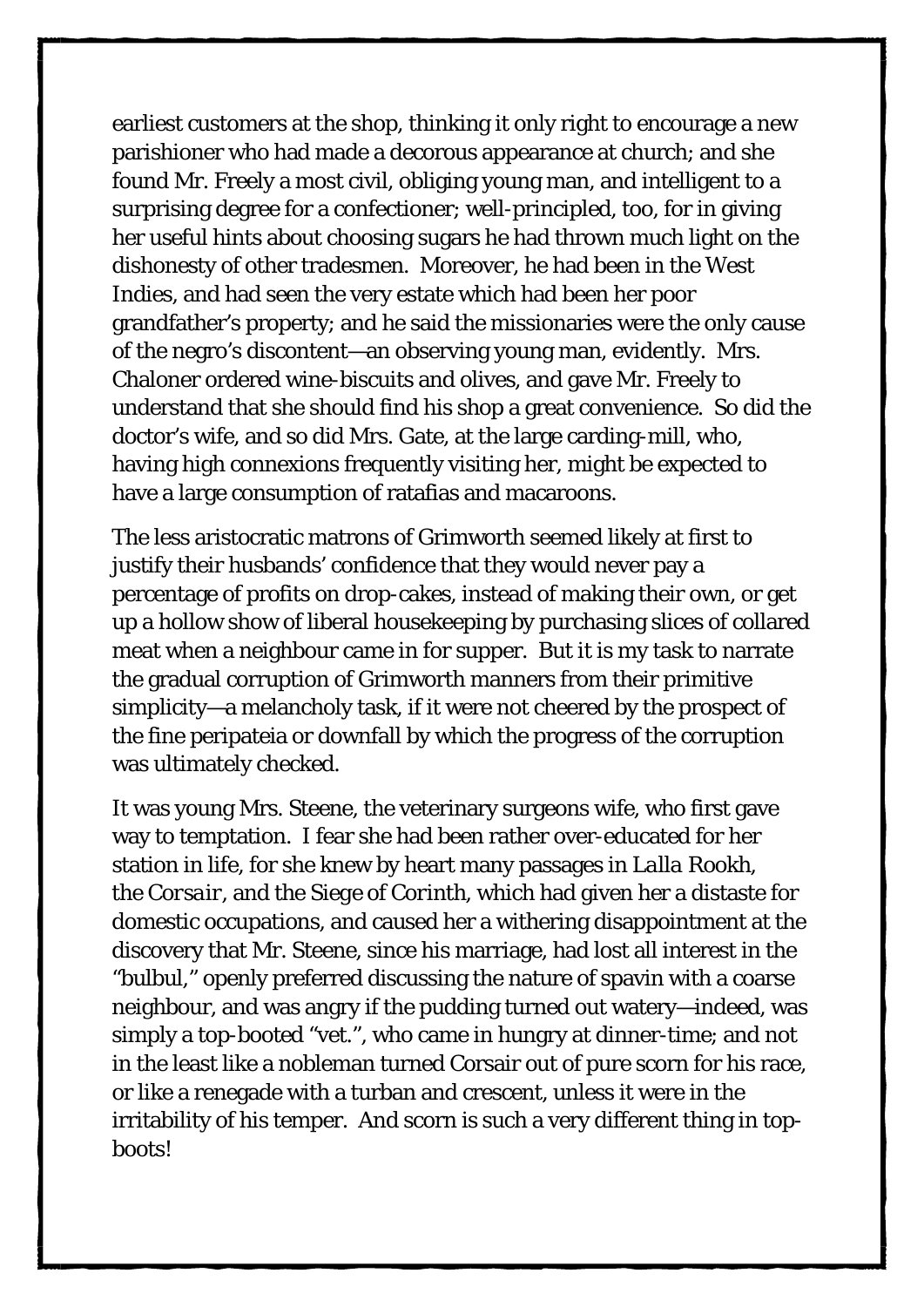This brutal man had invited a supper-party for Christmas eve, when he would expect to see mince-pies on the table. Mrs. Steene had prepared her mince-meat, and had devoted much butter, fine flour, and labour, to the making of a batch of pies in the morning; but they proved to be so very heavy when they came out of the oven, that she could only think with trembling of the moment when her husband should catch sight of them on the supper-table. He would storm at her, she was certain; and before all the company; and then she should never help crying: it was so dreadful to think she had come to that, after the bulbul and everything! Suddenly the thought darted through her mind that *this once* she might send for a dish of mince-pies from Freely's: she knew he had some. But what was to become of the eighteen heavy mincepies? Oh, it was of no use thinking about that; it was very expensive indeed, making mince-pies at all was a great expense, when they were not sure to turn out well: it would be much better to buy them readymade. You paid a little more for them, but there was no risk of waste.

Such was the sophistry with which this misguided young woman enough. Mrs. Steene sent for the mince-pies, and, I am grieved to add, garbled her household accounts in order to conceal the fact from her husband. This was the second step in a downward course, all owing to a young woman's being out of harmony with her circumstances, yearning after renegades and bulbuls, and being subject to claims from a veterinary surgeon fond of mince-pies. The third step was to harden herself by telling the fact of the bought mince-pies to her intimate friend Mrs. Mole, who had already guessed it, and who subsequently encouraged herself in buying a mould of jelly, instead of exerting her own skill, by the reflection that "other people" did the same sort of thing. The infection spread; soon there was a party or clique in Grimworth on the side of "buying at Freely's"; and many husbands, kept for some time in the dark on this point, innocently swallowed at two mouthfuls a tart on which they were paying a profit of a hundred per cent., and as innocently encouraged a fatal disingenuousness in the partners of their bosoms by praising the pastry. Others, more keensighted, winked at the too frequent presentation on washing-days, and at impromptu suppers, of superior spiced-beef, which flattered their palates more than the cold remnants they had formerly been contented with. Every housewife who had once "bought at Freely's" felt a secret joy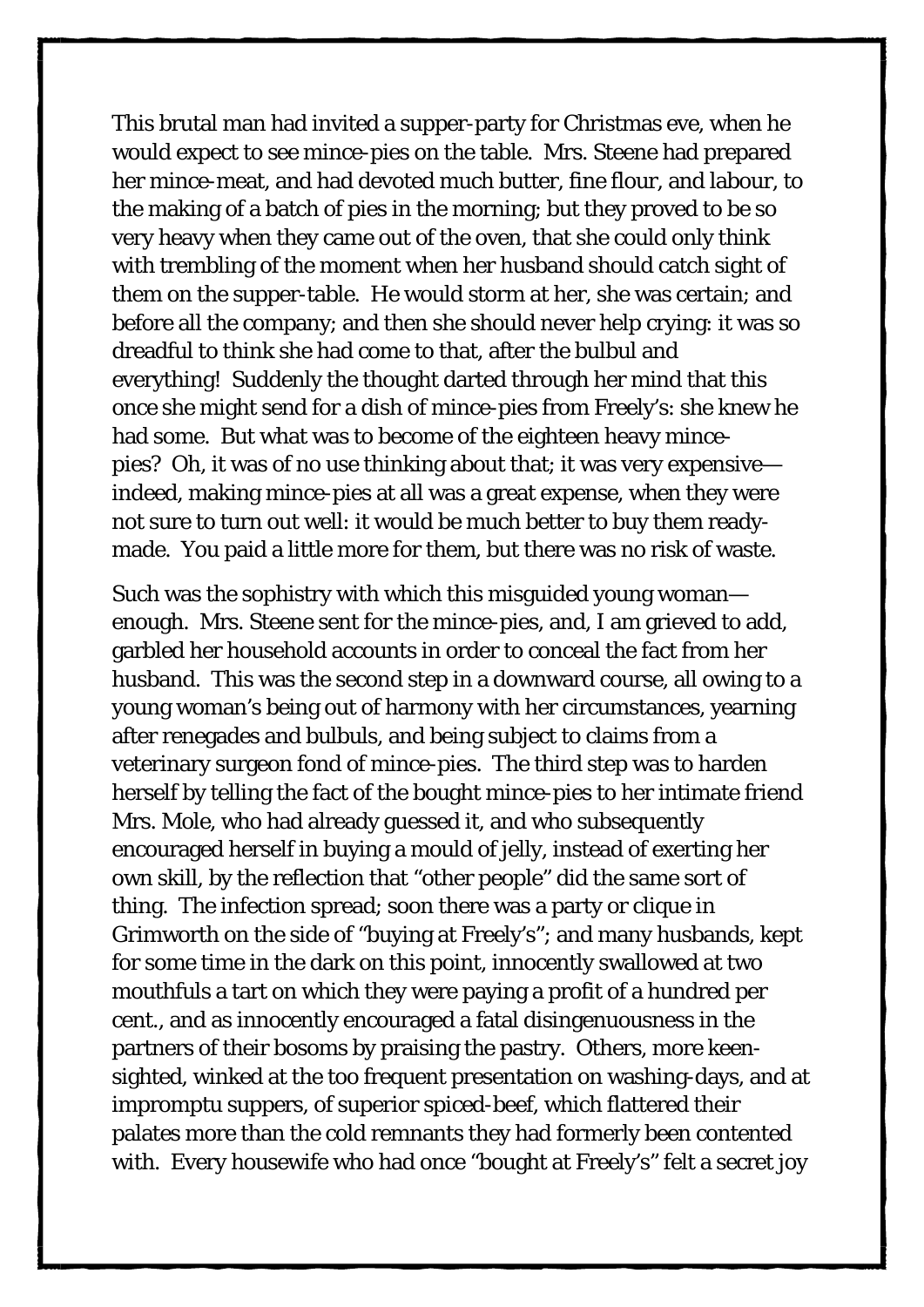when she detected a similar perversion in her neighbour's practice, and soon only two or three old-fashioned mistresses of families held out in the protest against the growing demoralization, saying to their neighbours who came to sup with them, "I can't offer you Freely's beef, or Freely's cheesecakes; everything in our house is home-made; I'm afraid you'll hardly have any appetite for our plain pastry." The doctor, whose cook was not satisfactory, the curate, who kept no cook, and the mining agent, who was a great *bon vivant*, even began to rely on Freely for the greater part of their dinner, when they wished to give an entertainment of some brilliancy. In short, the business of manufacturing the more fanciful viands was fast passing out of the hinds of maids and matrons in private families, and was becoming the work of a special commercial organ.

I am not ignorant that this sort of thing is called the inevitable course of civilization, division of labour, and so forth, and that the maids and matrons may be said to have had their hands set free from cookery to add to the wealth of society in some other way. Only it happened at Grimworth, which, to be sure, was a low place, that the maids and matrons could do nothing with their hands at all better than cooking: not even those who had always made heavy cakes and leathery pastry. And so it came to pass, that the progress of civilization at Grimworth was not otherwise apparent than in the impoverishment of men, the gossiping idleness of women, and the heightening prosperity of Mr. Edward Freely.

The Yellow Coat School was a double source of profit to the calculating confectioner; for he opened an eating-room for the superior workmen employed on the new school, and he accommodated the pupils at the old school by giving great attention to the fancy-sugar department. When I think of the sweet-tasted swans and other ingenious white shapes crunched by the small teeth of that rising generation, I am glad to remember that a certain amount of calcareous food has been held good for young creatures whose bones are not quite formed; for I have observed these delicacies to have an inorganic flavour which would have recommended them greatly to that young lady of the *Spectator's* acquaintance who habitually made her dessert on the stems of tobacco-pipes.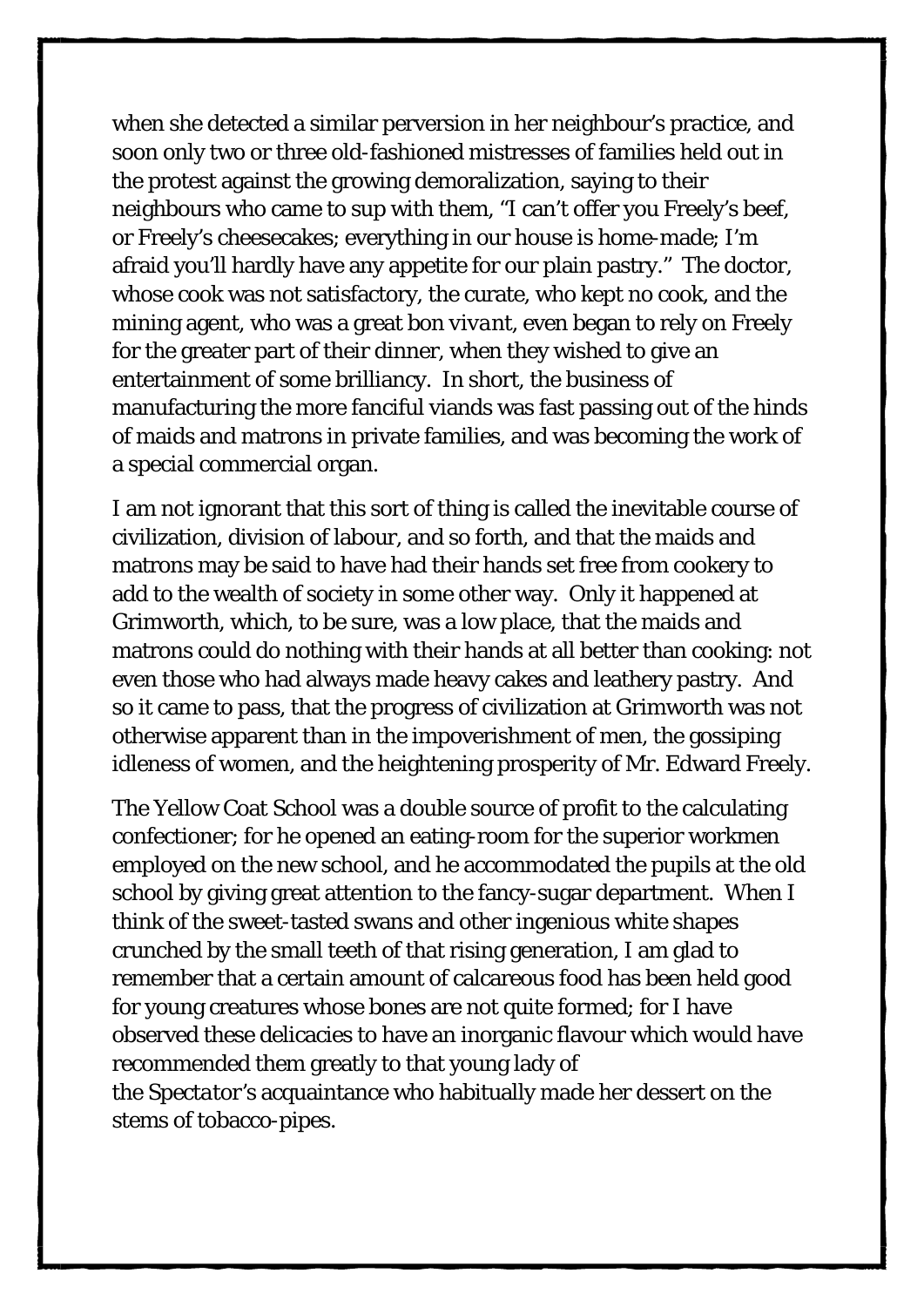As for the confectioner himself, he made his way gradually into Grimworth homes, as his commodities did, in spite of some initial repugnance. Somehow or other, his reception as a guest seemed a thing that required justifying, like the purchasing of his pastry. In the first place, he was a stranger, and therefore open to suspicion; secondly, the confectionery business was so entirely new at Grimworth, that its place in the scale of rank had not been distinctly ascertained. There was no doubt about drapers and grocers, when they came of good old Grimworth families, like Mr. Luff and Mr. Prettyman: they visited with the Palfreys, who farmed their own land, played many a game at whist with the doctor, and condescended a little towards the timber-merchant, who had lately taken to the coal-trade also, and had got new furniture; but whether a confectioner should be admitted to this higher level of respectability, or should be understood to find his associates among butchers and bakers, was a new question on which tradition threw no light. His being a bachelor was in his favour, and would perhaps have been enough to turn the scale, even if Mr. Edward Freely's other personal pretensions had been of an entirely insignificant cast. But so far from this, it very soon appeared that he was a remarkable young man, who had been in the West Indies, and had seen many wonders by sea and land, so that he could charm the ears of Grimworth Desdemonas with stories of strange fishes, especially sharks, which he had stabbed in the nick of time by bravely plunging overboard just as the monster was turning on his side to devour the cook's mate; of terrible fevers which he had undergone in a land where the wind blows from all quarters at once; of rounds of toast cut straight from the breadfruit trees; of toes bitten off by land-crabs; of large honours that had been offered to him as a man who knew what was what, and was therefore particularly needed in a tropical climate; and of a Creole heiress who had wept bitterly at his departure. Such conversational talents as these, we know, will overcome disadvantages of complexion; and young Towers, whose cheeks were of the finest pink, set off by a fringe of dark whisker, was quite eclipsed by the presence of the sallow Mr. Freely. So exceptional a confectioner elevated the business, and might well begin to make disengaged hearts flutter a little.

Fathers and mothers were naturally more slow and cautious in their recognition of the newcomer's merits.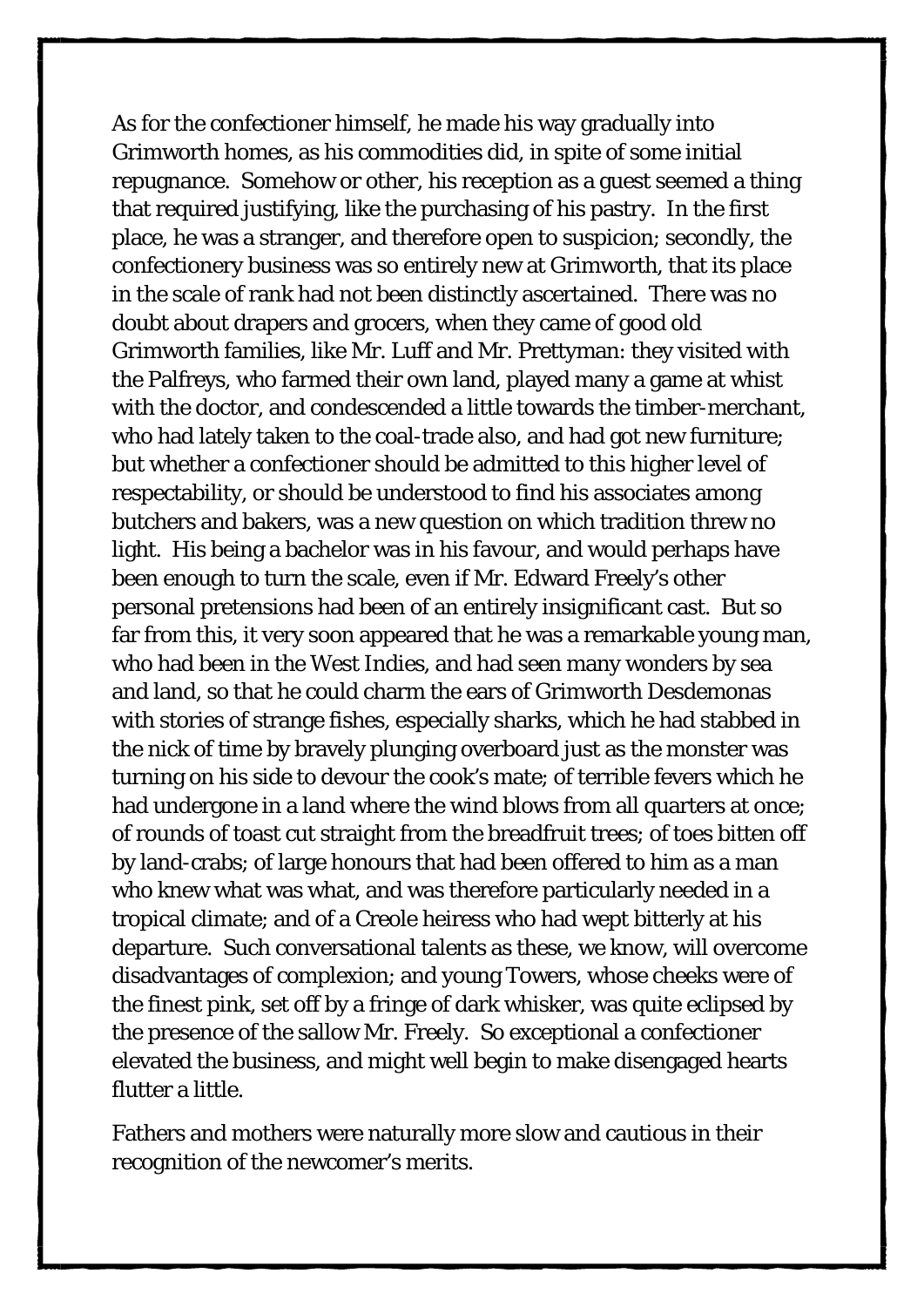"He's an amusing fellow," said Mr. Prettyman, the highly respectable grocer. (Mrs. Prettyman was a Miss Fothergill, and her sister had married a London mercer.) "He's an amusing fellow; and I've no objection to his making one at the Oyster Club; but he's a bit too fond of riding the high horse. He's uncommonly knowing, I'll allow; but how came he to go to the Indies? I should like that answered. It's unnatural in a confectioner. I'm not fond of people that have been beyond seas, if they can't give a good account how they happened to go. When folks go so far off, it's because they've got little credit nearer home—that's my opinion. However, he's got some good rum; but I don't want to be hand and glove with him, for all that."

It was this kind of dim suspicion which beclouded the view of Mr. Freely's qualities in the maturer minds of Grimworth through the early months of his residence there. But when the confectioner ceased to be a novelty, the suspicions also ceased to be novel, and people got tired of hinting at them, especially as they seemed to be refuted by his advancing prosperity and importance. Mr. Freely was becoming a person of influence in the parish; he was found useful as an overseer of the poor, having great firmness in enduring other people's pain, which firmness, he said, was due to his great benevolence; he always did what was good for people in the end. Mr. Chaloner had even selected him as clergyman's churchwarden, for he was a very handy man, and much more of Mr. Chaloner's opinion in everything about church business than the older parishioners. Mr. Freely was a very regular churchman, but at the Oyster Club he was sometimes a little free in his conversation, more than hinting at a life of Sultanic self-indulgence which he had passed in the West Indies, shaking his head now and then and smiling rather bitterly, as men are wont to do when they intimate that they have become a little too wise to be instructed about a world which has long been flat and stale to them.

For some time he was quite general in his attentions to the fair sex, combining the gallantries of a lady's man with a severity of criticism on the person and manners of absent belles, which tended rather to stimulate in the feminine breast the desire to conquer the approval of so fastidious a judge. Nothing short of the very best in the department of female charms and virtues could suffice to kindle the ardour of Mr. Edward Freely, who had become familiar with the most luxuriant and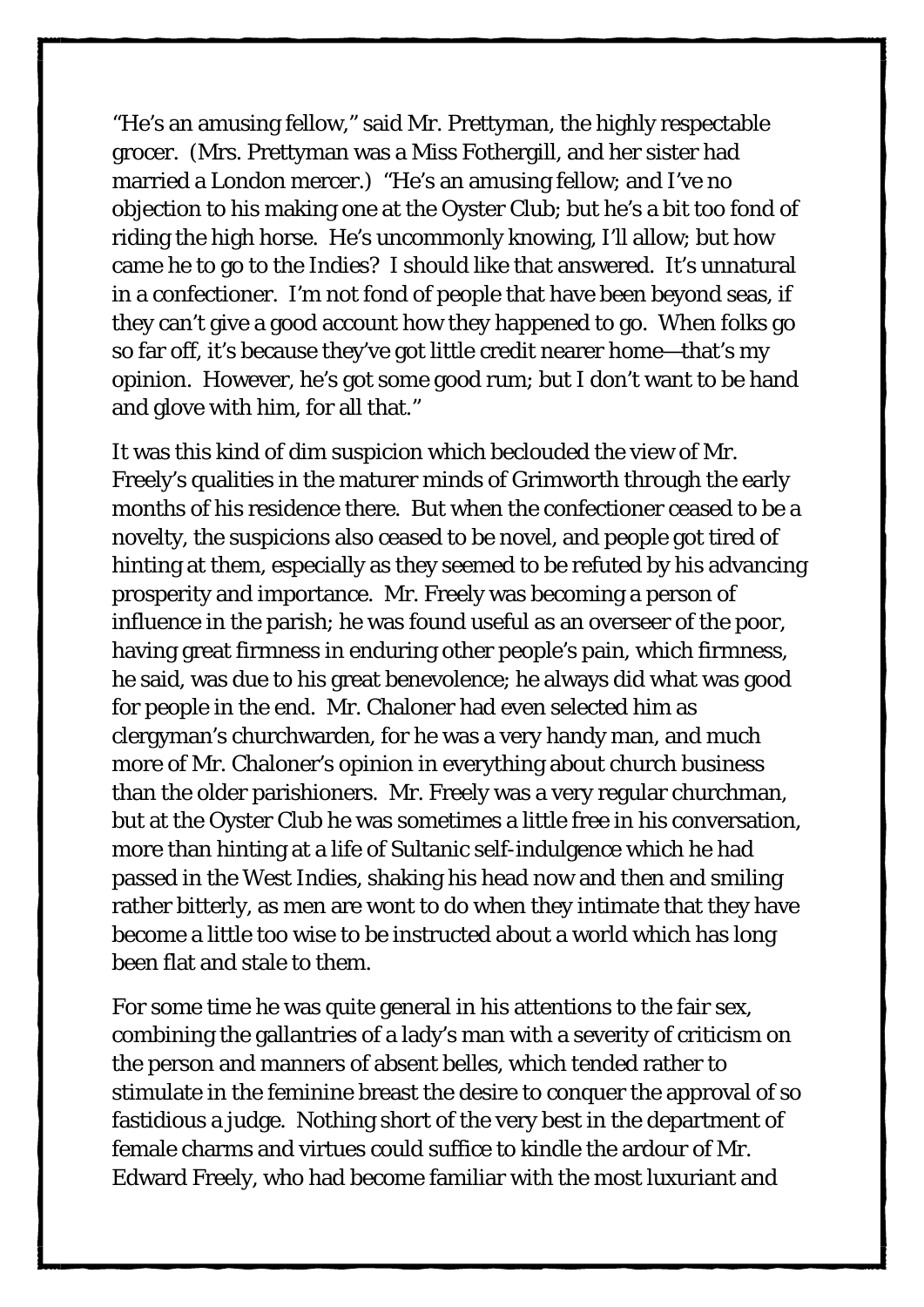dazzling beauty in the West Indies. It may seem incredible that a confectioner should have ideas and conversation so much resembling those to be met with in a higher walk of life, but it must be remembered that he had not merely travelled, he had also bow-legs and a sallow, small-featured visage, so that nature herself had stamped him for a fastidious connoisseur of the fair sex.

At last, however, it seemed clear that Cupid had found a sharper arrow than usual, and that Mr. Freely's heart was pierced. It was the general talk among the young people at Grimworth. But was it really love, and not rather ambition? Miss Fullilove, the timber-merchant's daughter, was quite sure that if *she* were Miss Penny Palfrey, she would be cautious; it was not a good sign when men looked so much above themselves for a wife. For it was no less a person than Miss Penelope Palfrey, second daughter of the Mr. Palfrey who farmed his own land, that had attracted Mr. Freely's peculiar regard, and conquered his fastidiousness; and no wonder, for the Ideal, as exhibited in the finest waxwork, was perhaps never so closely approached by the Real as in the person of the pretty Penelope. Her yellowish flaxen hair did not curl naturally, I admit, but its bright crisp ringlets were such smooth, perfect miniature tubes, that you would have longed to pass your little finger through them, and feel their soft elasticity. She wore them in a crop, for in those days, when society was in a healthier state, young ladies wore crops long after they were twenty, and Penelope was not yet nineteen. Like the waxen ideal, she had round blue eyes, and round nostrils in her little nose, and teeth such as the ideal would be seen to have, if it ever showed them. Altogether, she was a small, round thing, as neat as a pink and white double daisy, and as guileless; for I hope it does not argue guile in a pretty damsel of nineteen, to think that she should like to have a beau and be "engaged," when her elder sister had already been in that position a year and a half. To be sure, there was young Towers always coming to the house; but Penny felt convinced he only came to see her brother, for he never had anything to say to her, and never offered her his arm, and was as awkward and silent as possible.

It is not unlikely that Mr. Freely had early been smitten by Penny's charms, as brought under his observation at church, but he had to make his way in society a little before he could come into nearer contact with them; and even after he was well received in Grimworth families, it was a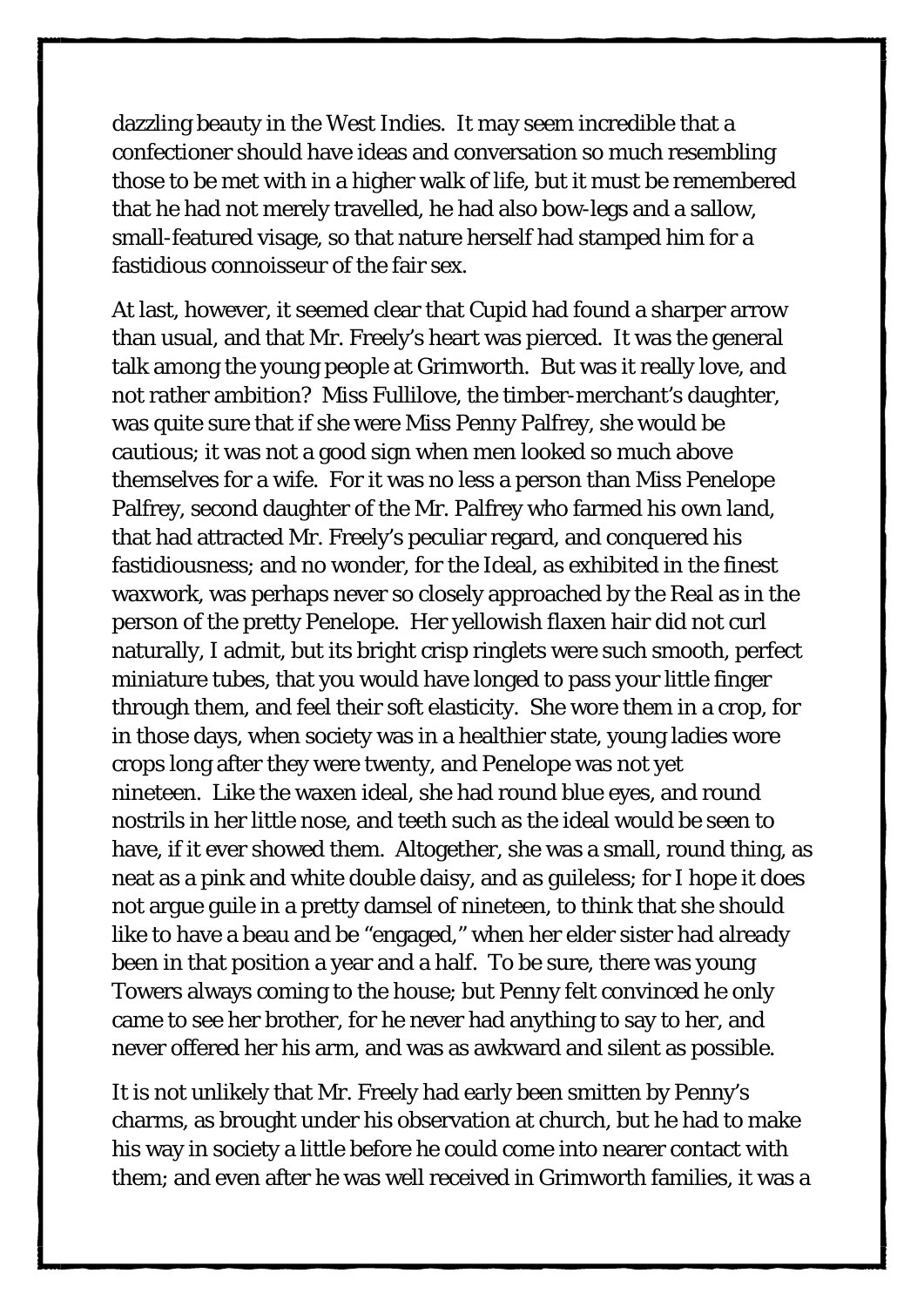long while before he could converse with Penny otherwise than in an incidental meeting at Mr. Luff's. It was not so easy to get invited to Long Meadows, the residence of the Palfreys; for though Mr. Palfrey had been losing money of late years, not being able quite to recover his feet after the terrible murrain which forced him to borrow, his family were far from considering themselves on the same level even as the oldestablished tradespeople with whom they visited. The greatest people, even kings and queens, must visit with somebody, and the equals of the great are scarce. They were especially scarce at Grimworth, which, as I have before observed, was a low parish, mentioned with the most scornful brevity in gazetteers. Even the great people there were far behind those of their own standing in other parts of this realm. Mr. Palfrey's farmyard doors had the paint all worn off them, and the front garden walks had long been merged in a general weediness. Still, his father had been called Squire Palfrey, and had been respected by the last Grimworth generation as a man who could afford to drink too much in his own house.

Pretty Penny was not blind to the fact that Mr. Freely admired her, and she felt sure that it was he who had sent her a beautiful valentine; but her sister seemed to think so lightly of him (all young ladies think lightly of the gentlemen to whom they are not engaged), that Penny never dared mention him, and trembled and blushed whenever they met him, thinking of the valentine, which was very strong in its expressions, and which she felt guilty of knowing by heart. A man who had been to the Indies, and knew the sea so well, seemed to her a sort of public character, almost like Robinson Crusoe or Captain Cook; and Penny had always wished her husband to be a remarkable personage, likely to be put in Mangnall's Questions, with which register of the immortals she had become acquainted during her one year at a boarding-school. Only it seemed strange that a remarkable man should be a confectioner and pastry-cook, and this anomaly quite disturbed Penny's dreams. Her brothers, she knew, laughed at men who couldn't sit on horseback well, and called them tailors; but her brothers were very rough, and were quite without that power of anecdote which made Mr. Freely such a delightful companion. He was a very good man, she thought, for she had heard him say at Mr. Luff's, one day, that he always wished to do his duty in whatever state of life he might be placed; and he knew a great deal of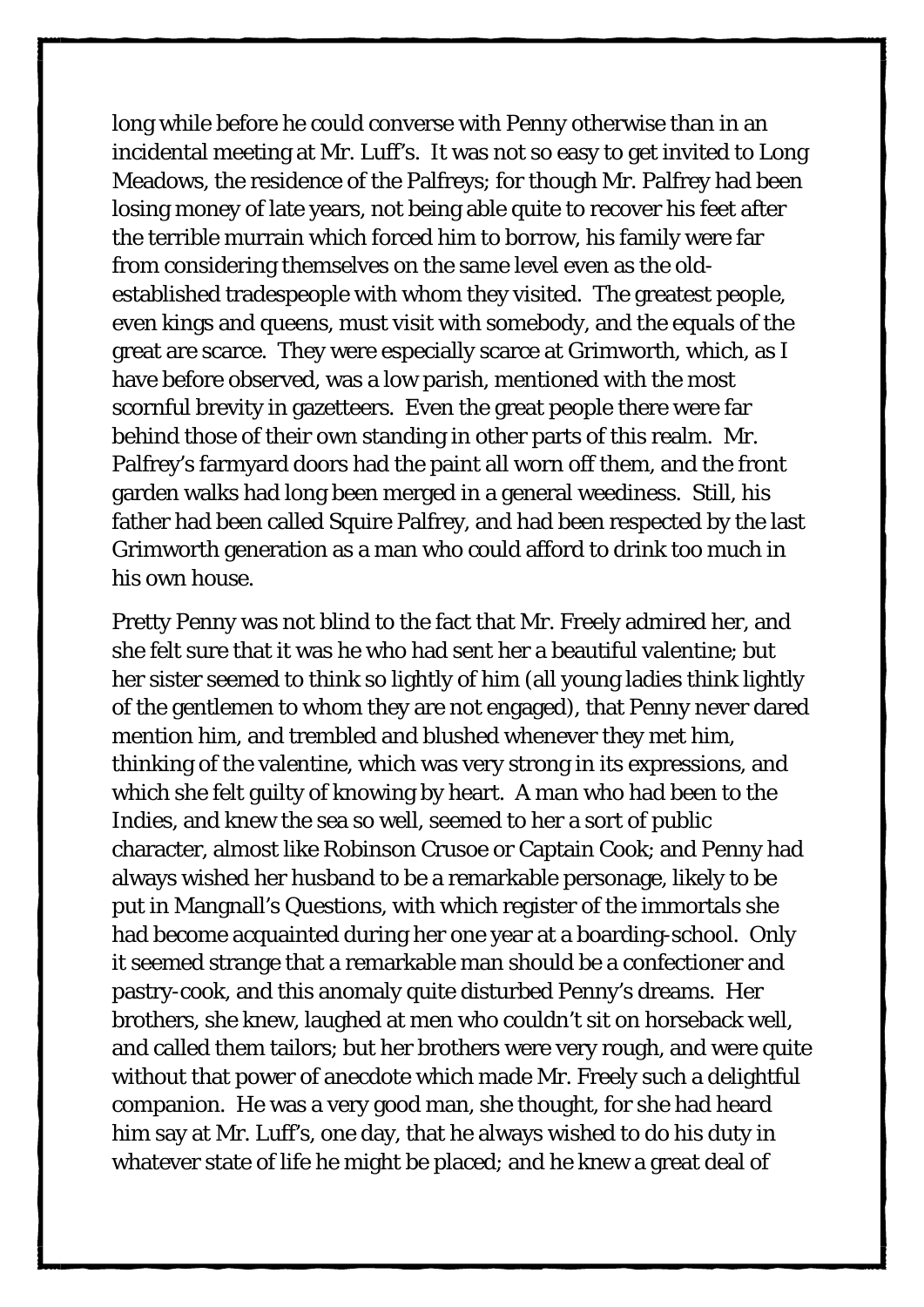poetry, for one day he had repeated a verse of a song. She wondered if he had made the words of the valentine!—it ended in this way:—

"Without thee, it is pain to live, But with thee, it were sweet to die."

Poor Mr. Freely! her father would very likely object—she felt sure he would, for he always called Mr. Freely "that sugar-plum fellow." Oh, it was very cruel, when true love was crossed in that way, and all because Mr. Freely was a confectioner: well, Penny would be true to him, for all that, and since his being a confectioner gave her an opportunity of showing her faithfulness, she was glad of it. Edward Freely was a pretty name, much better than John Towers. Young Towers had offered her a rose out of his button-hole the other day, blushing very much; but she refused it, and thought with delight how much Mr. Freely would be comforted if he knew her firmness of mind.

Poor little Penny! the days were so very long among the daisies on a grazing farm, and thought is so active—how was it possible that the inward drama should not get the start of the outward? I have known young ladies, much better educated, and with an outward world diversified by instructive lectures, to say nothing of literature and highlydeveloped fancy-work, who have spun a cocoon of visionary joys and sorrows for themselves, just as Penny did. Her elder sister Letitia, who had a prouder style of beauty, and a more worldly ambition, was engaged to a wool-factor, who came all the way from Cattelton to see her; and everybody knows that a wool-factor takes a very high rank, sometimes driving a double-bodied gig. Letty's notions got higher every day, and Penny never dared to speak of her cherished griefs to her lofty sister never dared to propose that they should call at Mr. Freely's to buy liquorice, though she had prepared for such an incident by mentioning a slight sore throat. So she had to pass the shop on the other side of the market-place, and reflect, with a suppressed sigh, that behind those pink and white jars somebody was thinking of her tenderly, unconscious of the small space that divided her from him.

And it was quite true that, when business permitted, Mr. Freely thought a great deal of Penny. He thought her prettiness comparable to the loveliest things in confectionery; he judged her to be of submissive temper—likely to wait upon him as well as if she had been a negress, and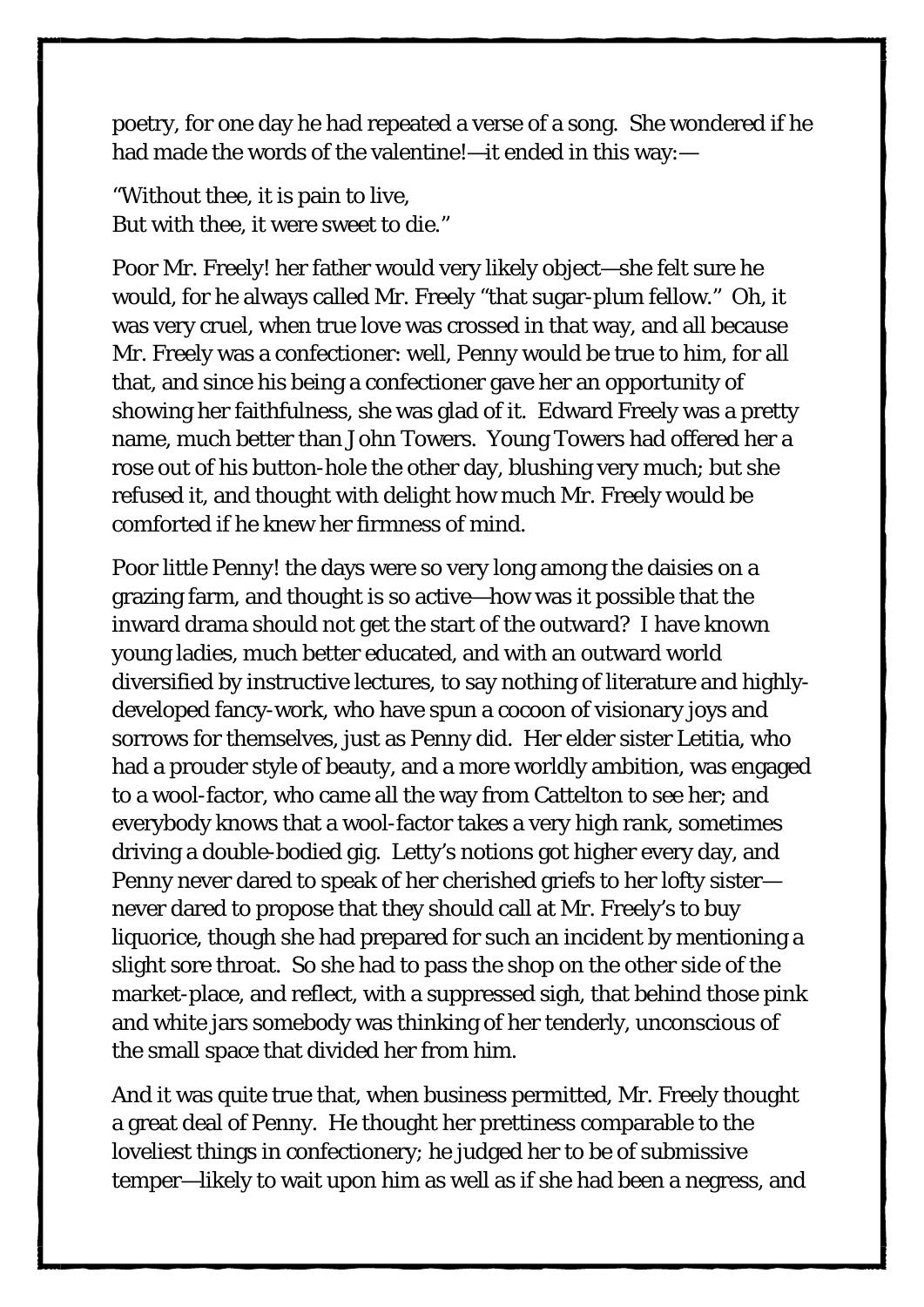to be silently terrified when his liver made him irritable; and he considered the Palfrey family quite the best in the parish, possessing marriageable daughters. On the whole, he thought her worthy to become Mrs. Edward Freely, and all the more so, because it would probably require some ingenuity to win her. Mr. Palfrey was capable of horsewhipping a too rash pretender to his daughter's hand; and, moreover, he had three tall sons: it was clear that a suitor would be at a disadvantage with such a family, unless travel and natural acumen had given him a countervailing power of contrivance. And the first idea that occurred to him in the matter was, that Mr. Palfrey would object less if he knew that the Freelys were a much higher family than his own. It had been foolish modesty in him hitherto to conceal the fact that a branch of the Freelys held a manor in Yorkshire, and to shut up the portrait of his great uncle the admiral, instead of hanging it up where a family portrait should be hung—over the mantelpiece in the parlour. Admiral Freely, K.C.B., once placed in this conspicuous position, was seen to have had one arm only, and one eye—in these points resembling the heroic Nelson—while a certain pallid insignificance of feature confirmed the relationship between himself and his grand-nephew.

Next, Mr. Freely was seized with an irrepressible ambition to posses Mrs. Palfrey's receipt for brawn, hers being pronounced on all hands to be superior to his own—as he informed her in a very flattering letter carried by his errand-boy. Now Mrs. Palfrey, like other geniuses, wrought by instinct rather than by rule, and possessed no receipts—indeed, despised all people who used them, observing that people who pickled by book, must pickle by weights and measures, and such nonsense; as for herself, her weights and measures were the tip of her finger and the tip of her tongue, and if you went nearer, why, of course, for dry goods like flour and spice, you went by handfuls and pinches, and for wet, there was a middle-sized jug—quite the best thing whether for much or little, because you might know how much a teacupful was if you'd got any use of your senses, and you might be sure it would take five middle-sized jugs to make a gallon. Knowledge of this kind is like Titian's colouring, difficult to communicate; and as Mrs. Palfrey, once remarkably handsome, had now become rather stout and asthmatical, and scarcely ever left home, her oral teaching could hardly be given anywhere except at Long Meadows. Even a matron is not insusceptible to flattery, and the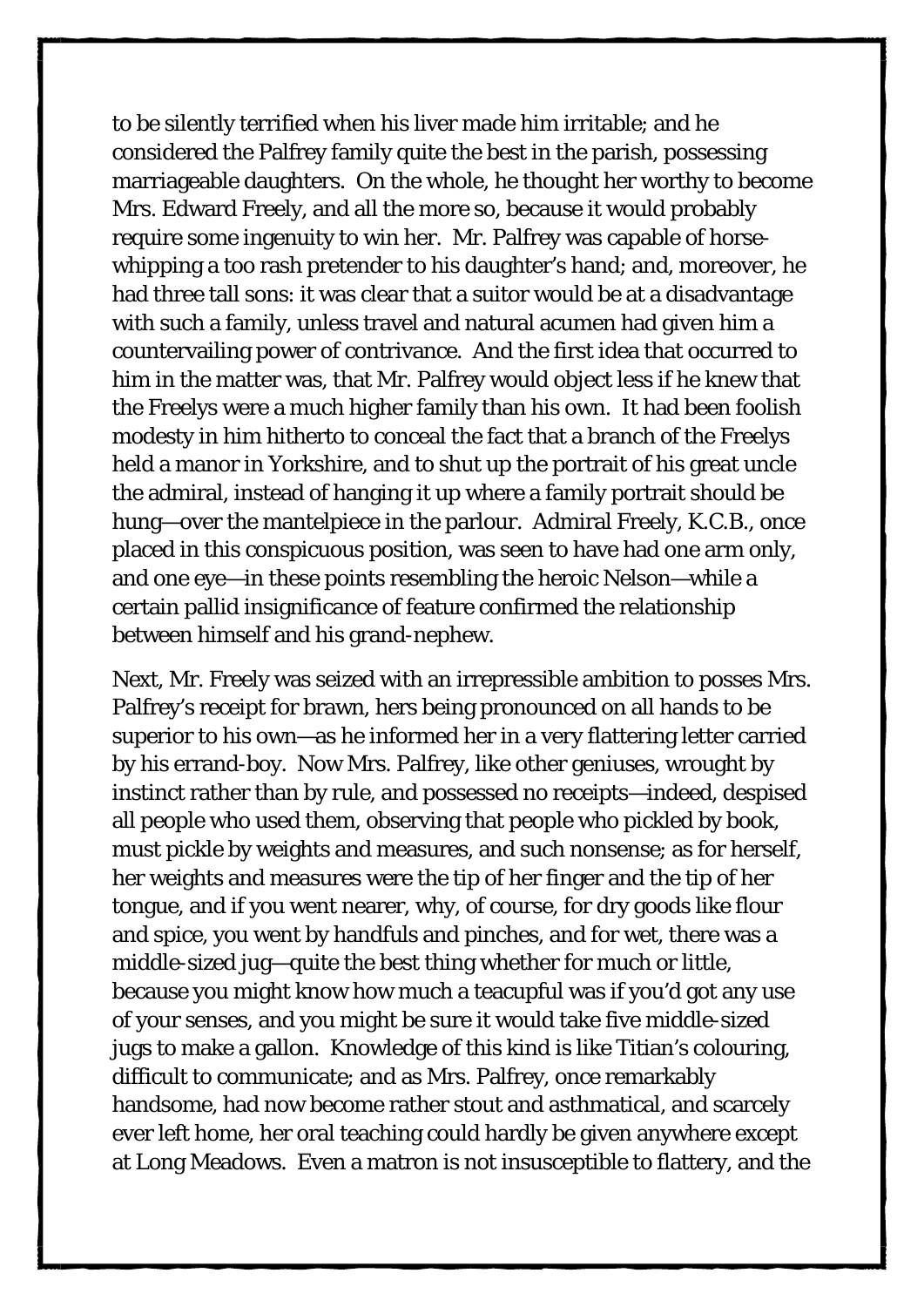prospect of a visitor whose great object would be to listen to her conversation, was not without its charms to Mrs. Palfrey. Since there was no receipt to be sent in reply to Mr. Freely's humble request, she called on her more docile daughter, Penny, to write a note, telling him that her mother would be glad to see him and talk with him on brawn, any day that he could call at Long Meadows. Penny obeyed with a trembling hand, thinking how wonderfully things came about in this world.

In this way, Mr. Freely got himself introduced into the home of the Palfreys, and notwithstanding a tendency in the male part of the family to jeer at him a little as "peaky" and bow-legged, he presently established his position as an accepted and frequent guest. Young Towers looked at him with increasing disgust when they met at the house on a Sunday, and secretly longed to try his ferret upon him, as a piece of vermin which that valuable animal would be likely to tackle with unhesitating vigour. But—so blind sometimes are parents—neither Mr. nor Mrs. Palfrey suspected that Penny would have anything to say to a tradesman of questionable rank whose youthful bloom was much withered. Young Towers, they thought, had an eye to her, and *that* was likely enough to be a match some day; but Penny was a child at present. And all the while Penny was imagining the circumstances under which Mr. Freely would make her an offer: perhaps down by the row of damson-trees, when they were in the garden before tea; perhaps by letter—in which case, how would the letter begin? "Dearest Penelope?" or "My dear Miss Penelope?" or straight off, without dear anything, as seemed the most natural when people were embarrassed? But, however he might make the offer, she would not accept it without her father's consent: she would always be true to Mr. Freely, but she would not disobey her father. For Penny was a good girl, though some of her female friends were afterwards of opinion that it spoke ill for her not to have felt an instinctive repugnance to Mr. Freely.

But he was cautious, and wished to be quite sure of the ground he trod on. His views on marriage were not entirely sentimental, but were as duly mingled with considerations of what would be advantageous to a man in his position, as if he had had a very large amount of money spent on his education. He was not a man to fall in love in the wrong place; and so, he applied himself quite as much to conciliate the favour of the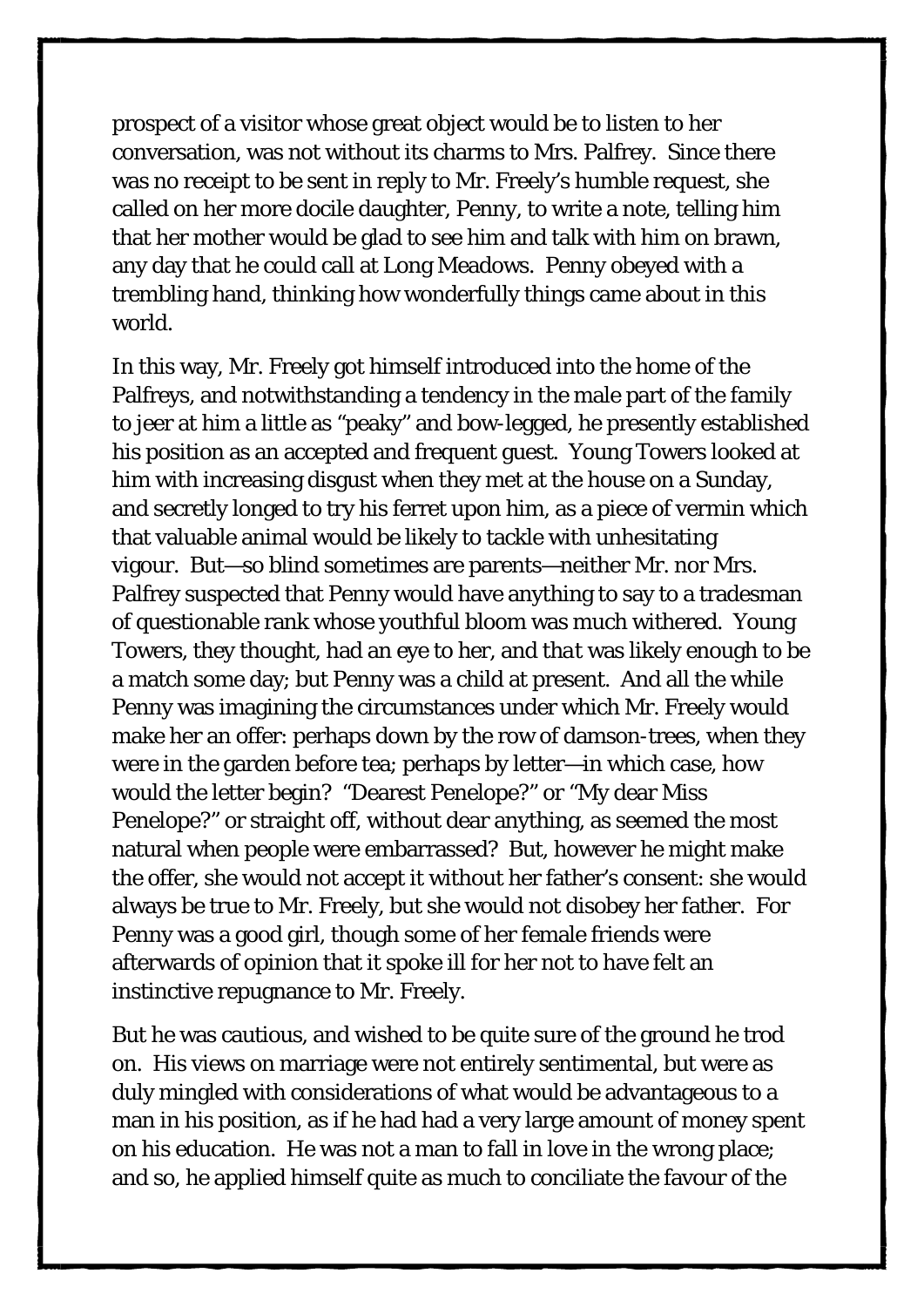parents, as to secure the attachment of Penny. Mrs. Palfrey had not been inaccessible to flattery, and her husband, being also of mortal mould, would not, it might be hoped, be proof against rum—that very fine Jamaica rum—of which Mr. Freely expected always to have a supply sent him from Jamaica. It was not easy to get Mr. Palfrey into the parlour behind the shop, where a mild back-street light fell on the features of the heroic admiral; but by getting hold of him rather late one evening as he was about to return home from Grimworth, the aspiring lover succeeded in persuading him to sup on some collared beef which, after Mrs. Palfrey's brawn, he would find the very best of cold eating.

From that hour Mr. Freely felt sure of success: being in privacy with an estimable man old enough to be his father, and being rather lonely in the world, it was natural he should unbosom himself a little on subjects which he could not speak of in a mixed circle—especially concerning his expectations from his uncle in Jamaica, who had no children, and loved his nephew Edward better than any one else in the world, though he had been so hurt at his leaving Jamaica, that he had threatened to cut him off with a shilling. However, he had since written to state his full forgiveness, and though he was an eccentric old gentleman and could not bear to give away money during his life, Mr. Edward Freely could show Mr. Palfrey the letter which declared, plainly enough, who would be the affectionate uncle's heir. Mr. Palfrey actually saw the letter, and could not help admiring the spirit of the nephew who declared that such brilliant hopes as these made no difference to his conduct; he should work at his humble business and make his modest fortune at it all the same. If the Jamaica estate was to come to him—well and good. It was nothing very surprising for one of the Freely family to have an estate left him, considering the lands that family had possessed in time gone by nay, still possessed in the Northumberland branch. Would not Mr. Palfrey take another glass of rum? and also look at the last year's balance of the accounts? Mr. Freely was a man who cared to possess personal virtues, and did not pique himself on his family, though some men would.

We know how easily the great Leviathan may be led, when once there is a hook in his nose or a bridle in his jaws. Mr. Palfrey was a large man, but, like Leviathan's, his bulk went against him when once he had taken a turning. He was not a mercurial man, who easily changed his point of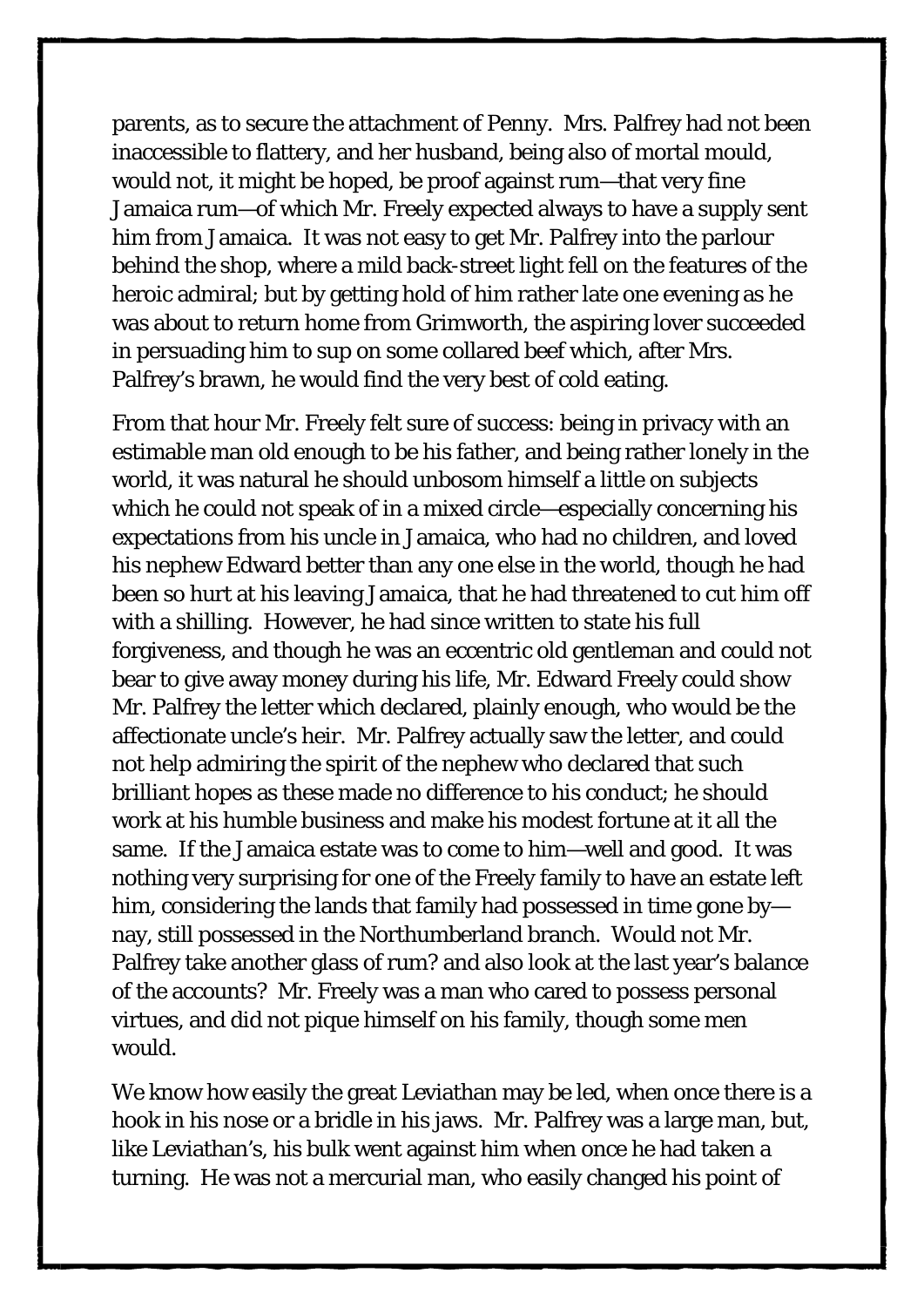view. Enough. Before two months were over, he had given his consent to Mr. Freely's marriage with his daughter Penny, and having hit on a formula by which he could justify it, fenced off all doubts and objections, his own included. The formula was this: "I'm not a man to put my head up an entry before I know where it leads."

Little Penny was very proud and fluttering, but hardly so happy as she expected to be in an engagement.

She wondered if young Towers cared much about it, for he had not been to the house lately, and her sister and brothers were rather inclined to sneer than to sympathize. Grimworth rang with the news. All men extolled Mr. Freely's good fortune; while the women, with the tender solicitude characteristic of the sex, wished the marriage might turn out well.

While affairs were at this triumphant juncture, Mr. Freely one morning observed that a stone-carver who had been breakfasting in the eatingroom had left a newspaper behind.

It was the *X-shire Gazette*, and X-shire being a county not unknown to Mr. Freely, he felt some curiosity to glance over it, and especially over the advertisements.

A slight flush came over his face as he read. It was produced by the following announcement:—"If David Faux, son of Jonathan Faux, late of Gilsbrook, will apply at the office of Mr. Strutt, attorney, of Rodham, he will hear of something to his advantage."

"Father's dead!" exclaimed Mr. Freely, involuntarily. "Can he have left me a legacy?"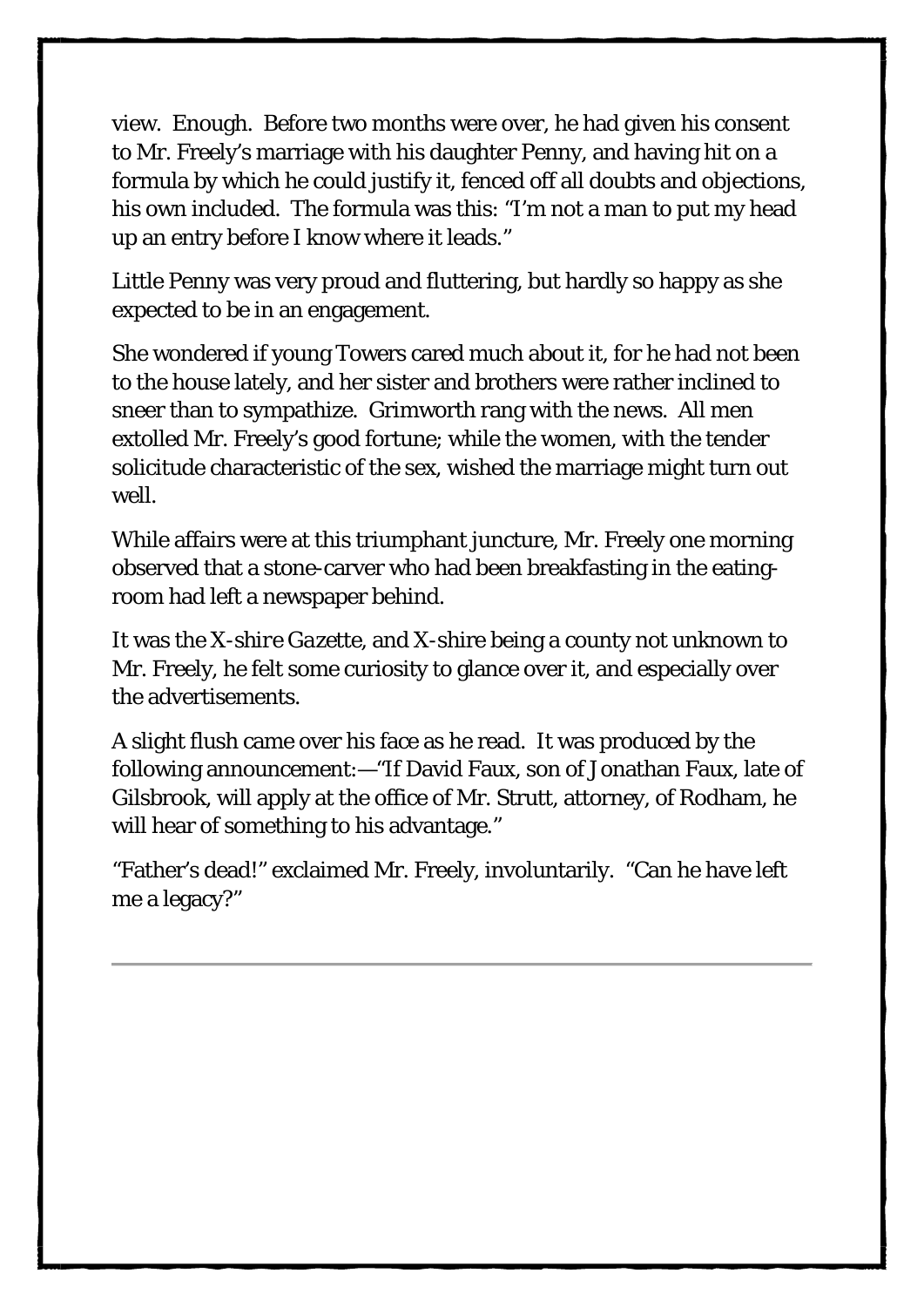#### <span id="page-32-0"></span>**CHAPTER 3**

Perhaps it was a result quite different from your expectations, that Mr. David Faux should have returned from the West Indies only a few years after his arrival there, and have set up in his old business, like any plain man who has never travelled. But these cases do occur in life. Since, as we know, men change their skies and see new constellations without changing their souls, it will follow sometimes that they don't change their business under those novel circumstances.

Certainly, this result was contrary to David's own expectations. He had looked forward, you are aware, to a brilliant career among "the blacks"; but, either because they had already seen too many white men, or for some other reason, they did not at once recognize him as a superior order of human being; besides, there were no princesses among them. Nobody in Jamaica was anxious to maintain David for the mere pleasure of his society; and those hidden merits of a man which are so well known to himself were as little recognized there as they notoriously are in the effete society of the Old World. So that in the dark hints that David threw out at the Oyster Club about that life of Sultanic selfindulgence spent by him in the luxurious Indies, I really think he was doing himself a wrong; I believe he worked for his bread, and, in fact, took to cooking as, after all, the only department in which he could offer skilled labour. He had formed several ingenious plans by which he meant to circumvent people of large fortune and small faculty; but then he never met with exactly the right circumstances. David's devices for getting rich without work had apparently no direct relation with the world outside him, as his confectionery receipts had. It is possible to pass a great many bad half pennies and bad half-crowns, but I believe there has no instance been known of passing a halfpenny or a half-crown as a sovereign. A sharper can drive a brisk trade in this world: it is undeniable that there may be a fine career for him, if he will dare consequences; but David was too timid to be a sharper, or venture in any way among the mantraps of the law. He dared rob nobody but his mother. And so he had to fall back on the genuine value there was in him—to be content to pass as a good halfpenny, or, to speak more accurately, as a good confectioner. For in spite of some additional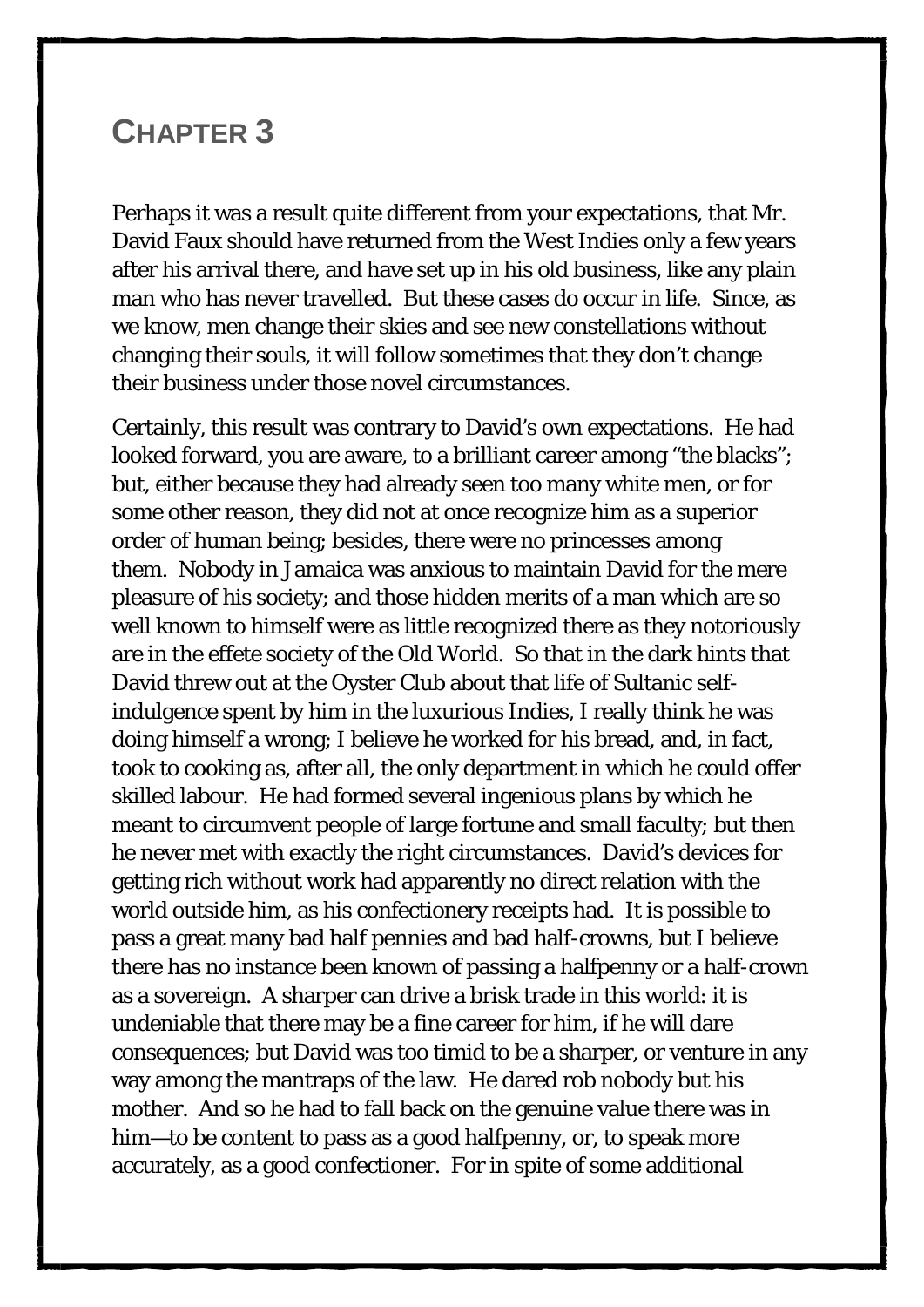reading and observation, there was nothing else he could make so much money by; nay, he found in himself even a capability of extending his skill in this direction, and embracing all forms of cookery; while, in other branches of human labour, he began to see that it was not possible for him to shine. Fate was too strong for him; he had thought to master her inclination and had fled over the seas to that end; but she caught him, tied an apron round him, and snatching him from all other devices, made him devise cakes and patties in a kitchen at Kingstown. He was getting submissive to her, since she paid him with tolerable gains; but fevers and prickly heat, and other evils incidental to cooks in ardent climates, made him long for his native land; so he took ship once more, carrying his six years' savings, and seeing distinctly, this time, what were Fate's intentions as to his career. If you question me closely as to whether all the money with which he set up at Grimworth consisted of pure and simple earnings, I am obliged to confess that he got a sum or two for charitably abstaining from mentioning some other people's misdemeanours. Altogether, since no prospects were attached to his family name, and since a new christening seemed a suitable commencement of a new life, Mr. David Faux thought it as well to call himself Mr. Edward Freely.

But lo! now, in opposition to all calculable probability, some benefit appeared to be attached to the name of David Faux. Should he neglect it, as beneath the attention of a prosperous tradesman? It might bring him into contact with his family again, and he felt no yearnings in that direction: moreover, he had small belief that the "something to his advantage" could be anything considerable. On the other hand, even a small gain is pleasant, and the promise of it in this instance was so surprising, that David felt his curiosity awakened. The scale dipped at last on the side of writing to the lawyer, and, to be brief, the correspondence ended in an appointment for a meeting between David and his eldest brother at Mr. Strutt's, the vague "something" having been defined as a legacy from his father of eighty-two pounds, three shillings.

David, you know, had expected to be disinherited; and so he would have been, if he had not, like some other indifferent sons, come of excellent parents, whose conscience made them scrupulous where much more highly-instructed people often feel themselves warranted in following the bent of their indignation. Good Mrs. Faux could never forget that she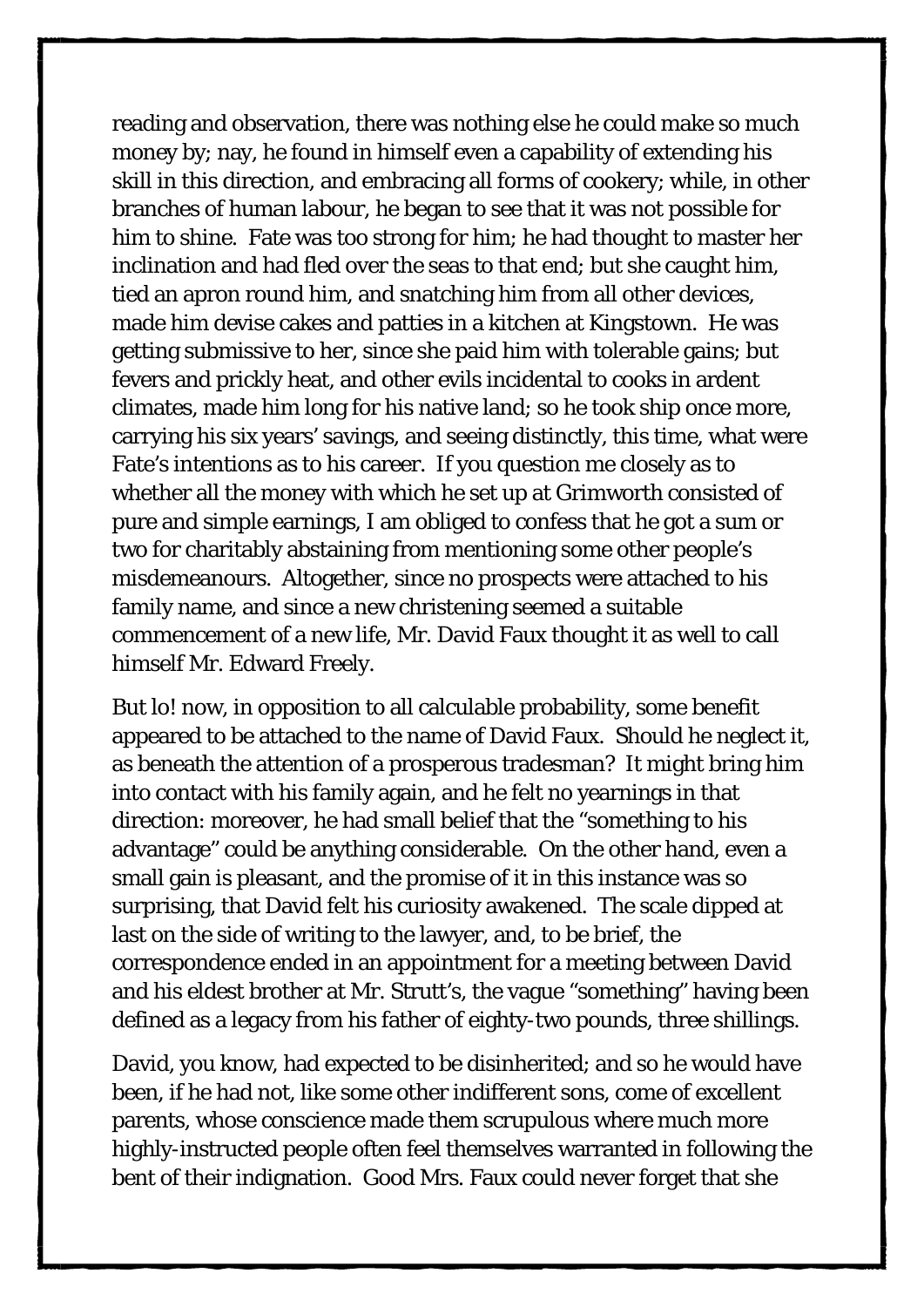had brought this ill-conditioned son into the world when he was in that entirely helpless state which excluded the smallest choice on his part; and, somehow or other, she felt that his going wrong would be his father's and mother's fault, if they failed in one tittle of their parental duty. Her notion of parental duty was not of a high and subtle kind, but it included giving him his due share of the family property; for when a man had got a little honest money of his own, was he so likely to steal? To cut the delinquent son off with a shilling, was like delivering him over to his evil propensities. No; let the sum of twenty guineas which he had stolen be deducted from his share, and then let the sum of three guineas be put back from it, seeing that his mother had always considered three of the twenty guineas as his; and, though he had run away, and was, perhaps, gone across the sea, let the money be left to him all the same, and be kept in reserve for his possible return. Mr. Faux agreed to his wife's views, and made a codicil to his will accordingly, in time to die with a clear conscience. But for some time his family thought it likely that David would never reappear; and the eldest son, who had the charge of Jacob on his hands, often thought it a little hard that David might perhaps be dead, and yet, for want of certitude on that point, his legacy could not fall to his legal heir. But in this state of things the opposite certitude—namely, that David was still alive and in England seemed to be brought by the testimony of a neighbour, who, having been on a journey to Cattelton, was pretty sure he had seen David in a gig, with a stout man driving by his side. He could "swear it was David," though he could "give no account why, for he had no marks on him; but no more had a white dog, and that didn't hinder folks from knowing a white dog." It was this incident which had led to the advertisement.

The legacy was paid, of course, after a few preliminary disclosures as to Mr. David's actual position. He begged to send his love to his mother, and to say that he hoped to pay her a dutiful visit by and by; but, at present, his business and near prospect of marriage made it difficult for him to leave home. His brother replied with much frankness.

"My mother may do as she likes about having you to see her, but, for my part, I don't want to catch sight of you on the premises again. When folks have taken a new name, they'd better keep to their new 'quinetance."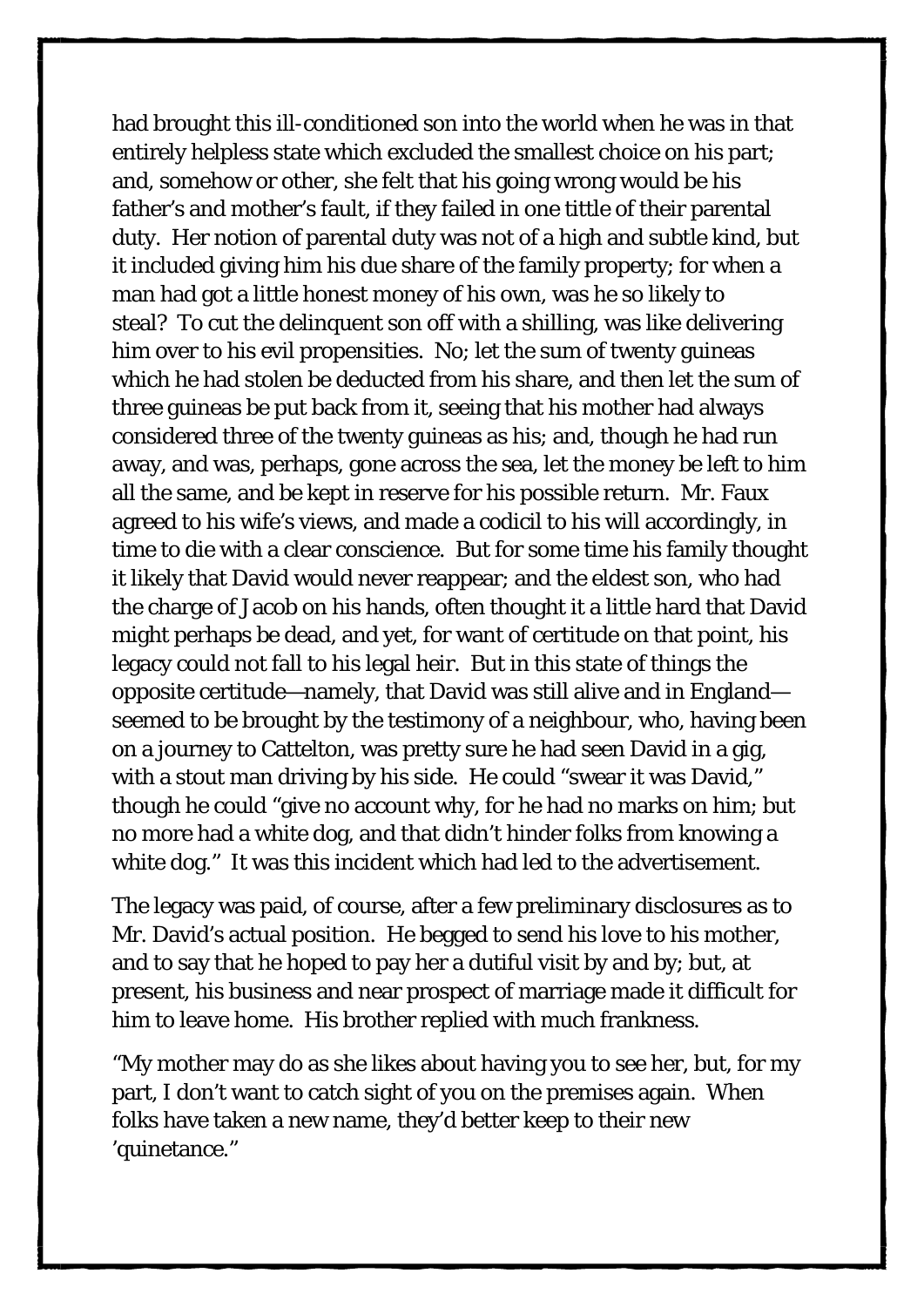David pocketed the insult along with the eighty-two pounds three, and travelled home again in some triumph at the ease of a transaction which had enriched him to this extent. He had no intention of offending his brother by further claims on his fraternal recognition, and relapsed with full contentment into the character of Mr. Edward Freely, the orphan, scion of a great but reduced family, with an eccentric uncle in the West Indies. (I have already hinted that he had some acquaintance with imaginative literature; and being of a practical turn, he had, you perceive, applied even this form of knowledge to practical purposes.)

It was little more than a week after the return from his fruitful journey, that the day of his marriage with Penny having been fixed, it was agreed that Mrs. Palfrey should overcome her reluctance to move from home, and that she and her husband should bring their two daughters to inspect little Penny's future abode and decide on the new arrangements to be made for the reception of the bride. Mr. Freely meant her to have a house so pretty and comfortable that she need not envy even a woolfactor's wife. Of course, the upper room over the shop was to be the best sitting-room; but also the parlour behind the shop was to be made a suitable bower for the lovely Penny, who would naturally wish to be near her husband, though Mr. Freely declared his resolution never to allow *his* wife to wait in the shop. The decisions about the parlour furniture were left till last, because the party was to take tea there; and, about five o'clock, they were all seated there with the best muffins and buttered buns before them, little Penny blushing and smiling, with her "crop" in the best order, and a blue frock showing her little white shoulders, while her opinion was being always asked and never given. She secretly wished to have a particular sort of chimney ornaments, but she could not have brought herself to mention it. Seated by the side of her yellow and rather withered lover, who, though he had not reached his thirtieth year, had already crow's-feet about his eyes, she was quite tremulous at the greatness of her lot in being married to a man who had travelled so much—and before her sister Letty! The handsome Letitia looked rather proud and contemptuous, thought her nature brother-in-law an odious person, and was vexed with her father and mother for letting Penny marry him. Dear little Penny! She certainly did look like a fresh white-heart cherry going to be bitten off the stem by that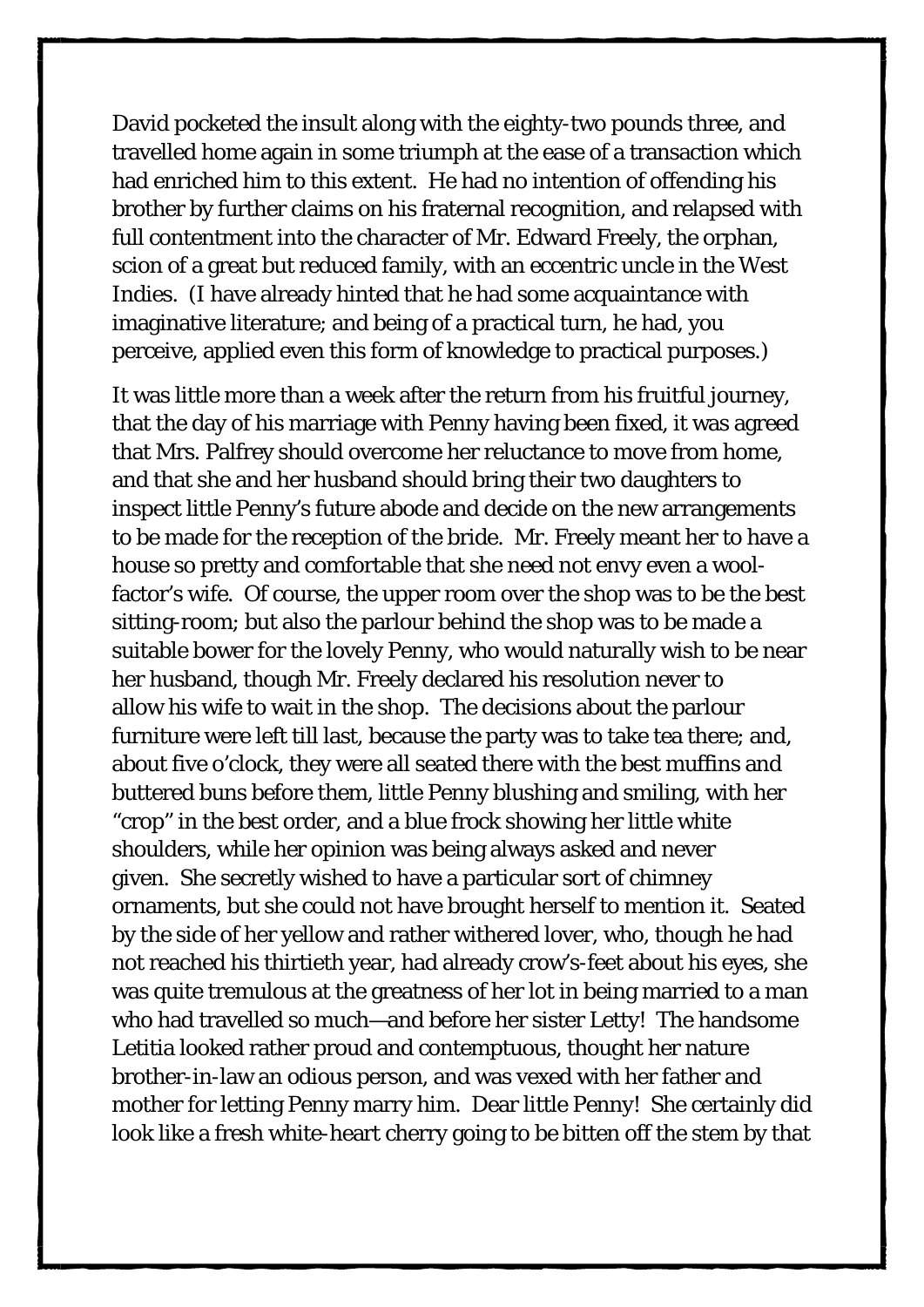lipless mouth. Would no deliverer come to make a slip between that cherry and that mouth without a lip?

"Quite a family likeness between the admiral and you, Mr. Freely," observed Mrs. Palfrey, who was looking at the family portrait for the first time. "It's wonderful! and only a grand-uncle. Do you feature the rest of your family, as you know of?"

"I can't say," said Mr. Freely, with a sigh. "My family have mostly thought themselves too high to take any notice of me."

At this moment an extraordinary disturbance was heard in the shop, as of a heavy animal stamping about and making angry noises, and then of a glass vessel falling in shivers, while the voice of the apprentice was heard calling "Master" in great alarm.

Mr. Freely rose in anxious astonishment, and hastened into the shop, followed by the four Palfreys, who made a group at the parlour-door, transfixed with wonder at seeing a large man in a smock-frock, with a pitchfork in his hand, rush up to Mr. Freely and hug him, crying out,— "Zavy, Zavy, b'other Zavy!"

It was Jacob, and for some moments David lost all presence of mind. He felt arrested for having stolen his mother's guineas. He turned cold, and trembled in his brother's grasp.

"Why, how's this?" said Mr. Palfrey, advancing from the door. "Who is he?"

Jacob supplied the answer by saying over and over again—

"I'se Zacob, b'other Zacob. Come 'o zee Zavy"—till hunger prompted him to relax his grasp, and to seize a large raised pie, which he lifted to his mouth.

By this time David's power of device had begun to return, but it was a very hard task for his prudence to master his rage and hatred towards poor Jacob.

"I don't know who he is; he must be drunk," he said, in a low tone to Mr. Palfrey. "But he's dangerous with that pitchfork. He'll never let it go." Then checking himself on the point of betraying too great an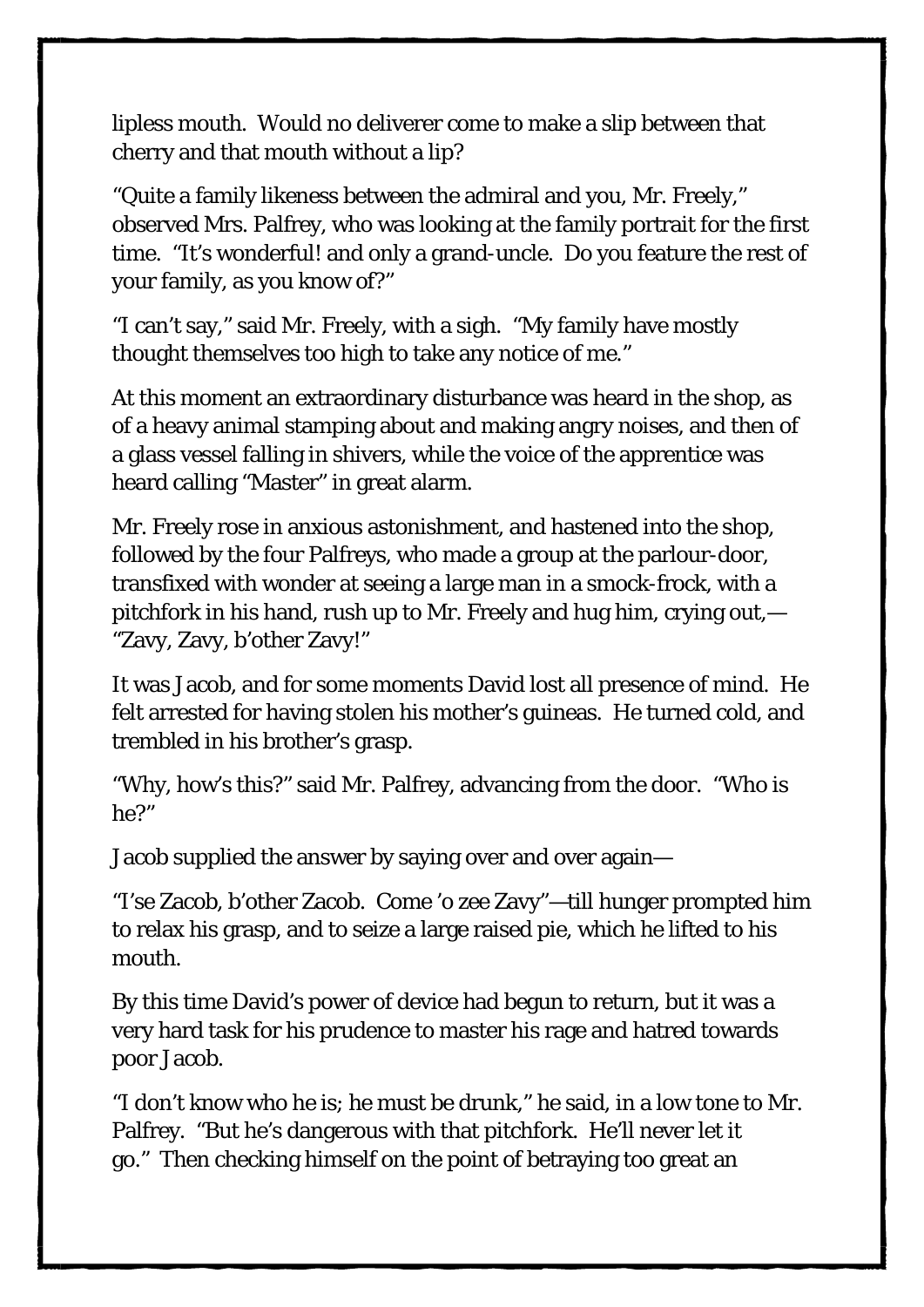intimacy with Jacob's habits, he added "You watch him, while I run for the constable." And he hurried out of the shop.

"Why, where do you come from, my man?" said Mr. Palfrey, speaking to Jacob in a conciliatory tone. Jacob was eating his pie by large mouthfuls, and looking round at the other good things in the shop, while he embraced his pitchfork with his left arm, and laid his left hand on some Bath buns. He was in the rare position of a person who recovers a long absent friend and finds him richer than ever in the characteristics that won his heart.

"I's Zacob—b'other Zacob—'t home. I love Zavy—b'other Zavy," he said, as soon as Mr. Palfrey had drawn his attention. "Zavy come back from z' Indies—got mother's zinnies. Where's Zavy?" he added, looking round and then turning to the others with a questioning air, puzzled by David's disappearance.

"It's very odd," observed Mr. Palfrey to his wife and daughters. "He seems to say Freely's his brother come back from th' Indies."

"What a pleasant relation for us!" said Letitia, sarcastically. "I think he's a good deal like Mr. Freely. He's got just the same sort of nose, and his eyes are the same colour."

Poor Penny was ready to cry.

But now Mr. Freely re-entered the shop without the constable. During his walk of a few yards he had had time and calmness enough to widen his view of consequences, and he saw that to get Jacob taken to the workhouse or to the lock-up house as an offensive stranger might have awkward effects if his family took the trouble of inquiring after him. He must resign himself to more patient measures.

"On second thoughts," he said, beckoning to Mr. Palfrey and whispering to him while Jacob's back was turned, "he's a poor half-witted fellow. Perhaps his friends will come after him. I don't mind giving him something to eat, and letting him lie down for the night. He's got it into his head that he knows me—they do get these fancies, idiots do. He'll perhaps go away again in an hour or two, and make no more ado. I'm a kind-hearted man *myself*—I shouldn't like to have the poor fellow illused."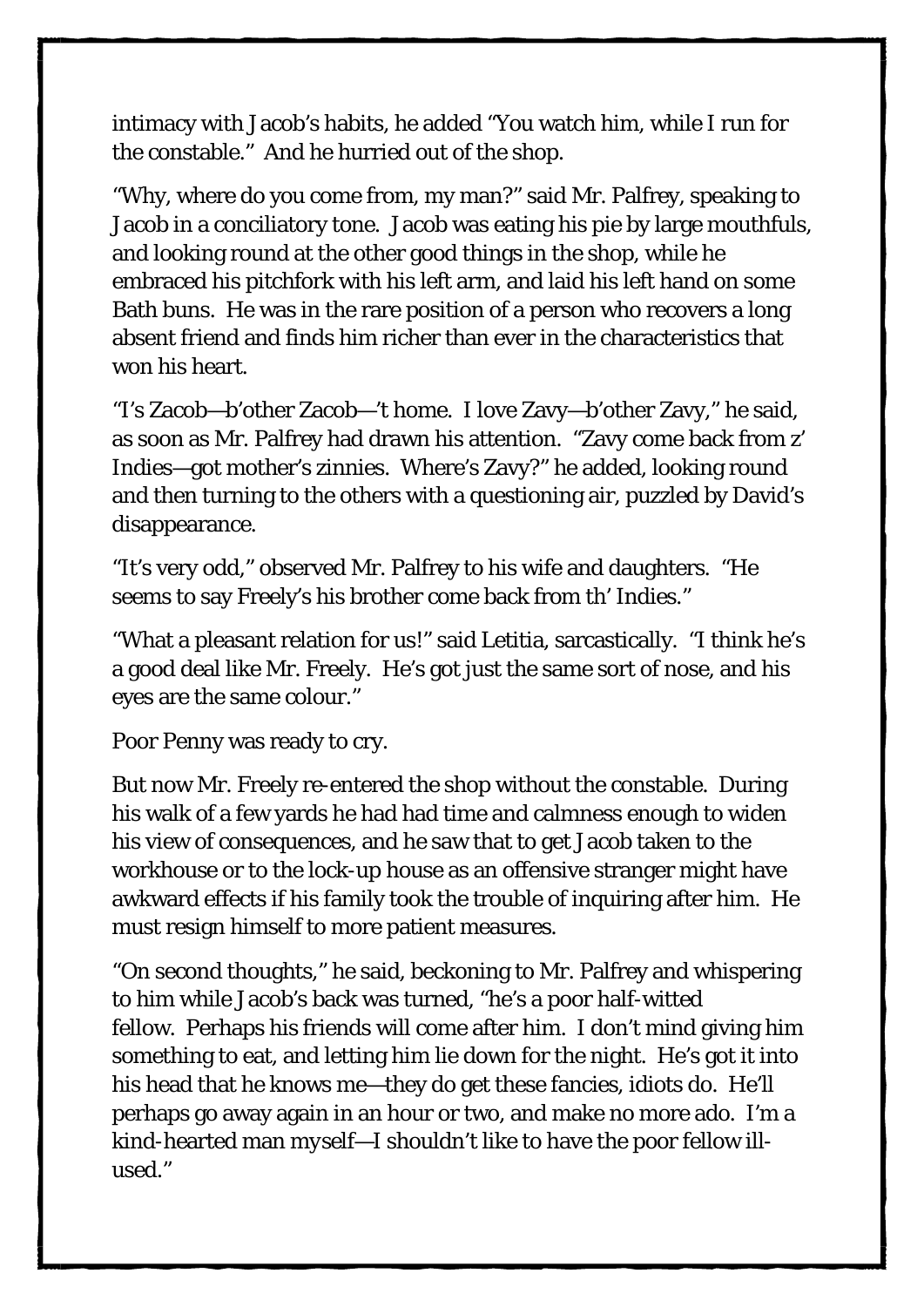"Why, he'll eat a sovereign's worth in no time," said Mr. Palfrey, thinking Mr. Freely a little too magnificent in his generosity.

"Eh, Zavy, come back?" exclaimed Jacob, giving his dear brother another hug, which crushed Mr. Freely's features inconveniently against the stale of the pitchfork.

"Aye, aye," said Mr. Freely, smiling, with every capability of murder in his mind, except the courage to commit it. He wished the Bath buns might by chance have arsenic in them.

"Mother's zinnies?" said Jacob, pointing to a glass jar of yellow lozenges that stood in the window. "Zive 'em me."

David dared not do otherwise than reach down the glass jar and give Jacob a handful. He received them in his smock-frock, which he held out for more.

"They'll keep him quiet a bit, at any rate," thought David, and emptied the jar. Jacob grinned and mowed with delight.

"You're very good to this stranger, Mr. Freely," said Letitia; and then spitefully, as David joined the party at the parlour-door, "I think you could hardly treat him better, if he was really your brother."

"I've always thought it a duty to be good to idiots," said Mr. Freely, striving after the most moral view of the subject. "We might have been idiots ourselves—everybody might have been born idiots, instead of having their right senses."

"I don't know where there'd ha' been victual for us all then," observed Mrs. Palfrey, regarding the matter in a housewifely light.

"But let us sit down again and finish our tea," said Mr. Freely. "Let us leave the poor creature to himself."

They walked into the parlour again; but Jacob, not apparently appreciating the kindness of leaving him to himself, immediately followed his brother, and seated himself, pitchfork grounded, at the table.

"Well," said Miss Letitia, rising, "I don't know whether *you* mean to stay, mother; but I shall go home."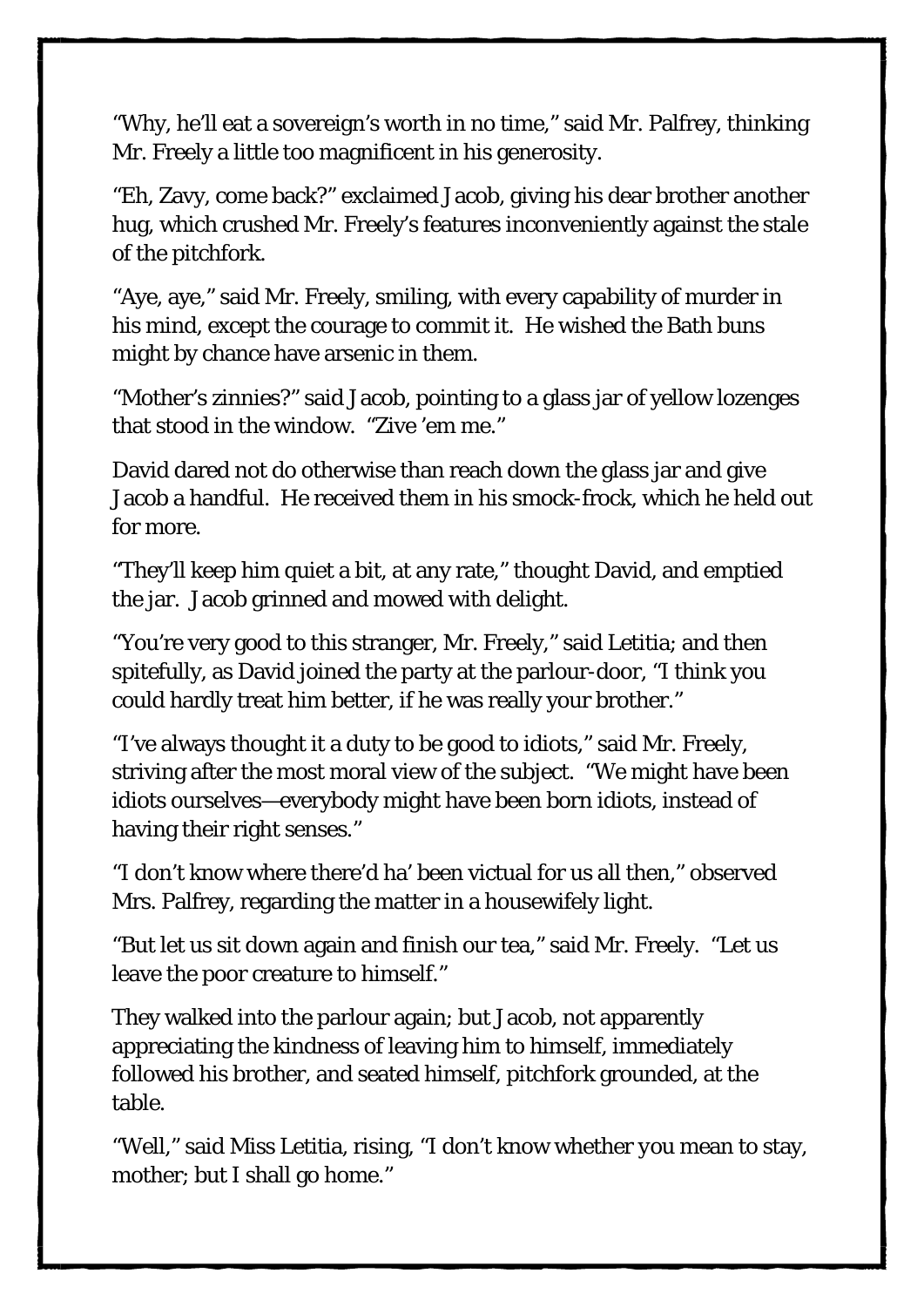"Oh, me too," said Penny, frightened to death at Jacob, who had begun to nod and grin at her.

"Well, I think we *had* better be going, Mr. Palfrey," said the mother, rising more slowly.

Mr. Freely, whose complexion had become decidedly yellower during the last half-hour, did not resist this proposition. He hoped they should meet again "under happier circumstances."

"It's my belief the man is his brother," said Letitia, when they were all on their way home.

"Nonsense!" said Mr. Palfrey. "Freely's got no brother—he's said so many and many a time; he's an orphan; he's got nothing but uncles leastwise, one. What's it matter what an idiot says? What call had Freely to tell lies?"

Letitia tossed her head and was silent.

Mr. Freely, left alone with his affectionate brother Jacob, brooded over the possibility of luring him out of the town early the next morning, and getting him conveyed to Gilsbrook without further betrayals. But the thing was difficult. He saw clearly that if he took Jacob himself, his absence, conjoined with the disappearance of the stranger, would either cause the conviction that he was really a relative, or would oblige him to the dangerous course of inventing a story to account for his disappearance, and his own absence at the same time. David groaned. There come occasions when falsehood is felt to be inconvenient. It would, perhaps, have been a longer-headed device, if he had never told any of those clever fibs about his uncles, grand and otherwise; for the Palfreys were simple people, and shared the popular prejudice against lying. Even if he could get Jacob away this time, what security was there that he would not come again, having once found the way? O guineas! O lozenges! what enviable people those were who had never robbed their mothers, and had never told fibs! David spent a sleepless night, while Jacob was snoring close by. Was this the upshot of travelling to the Indies, and acquiring experience combined with anecdote?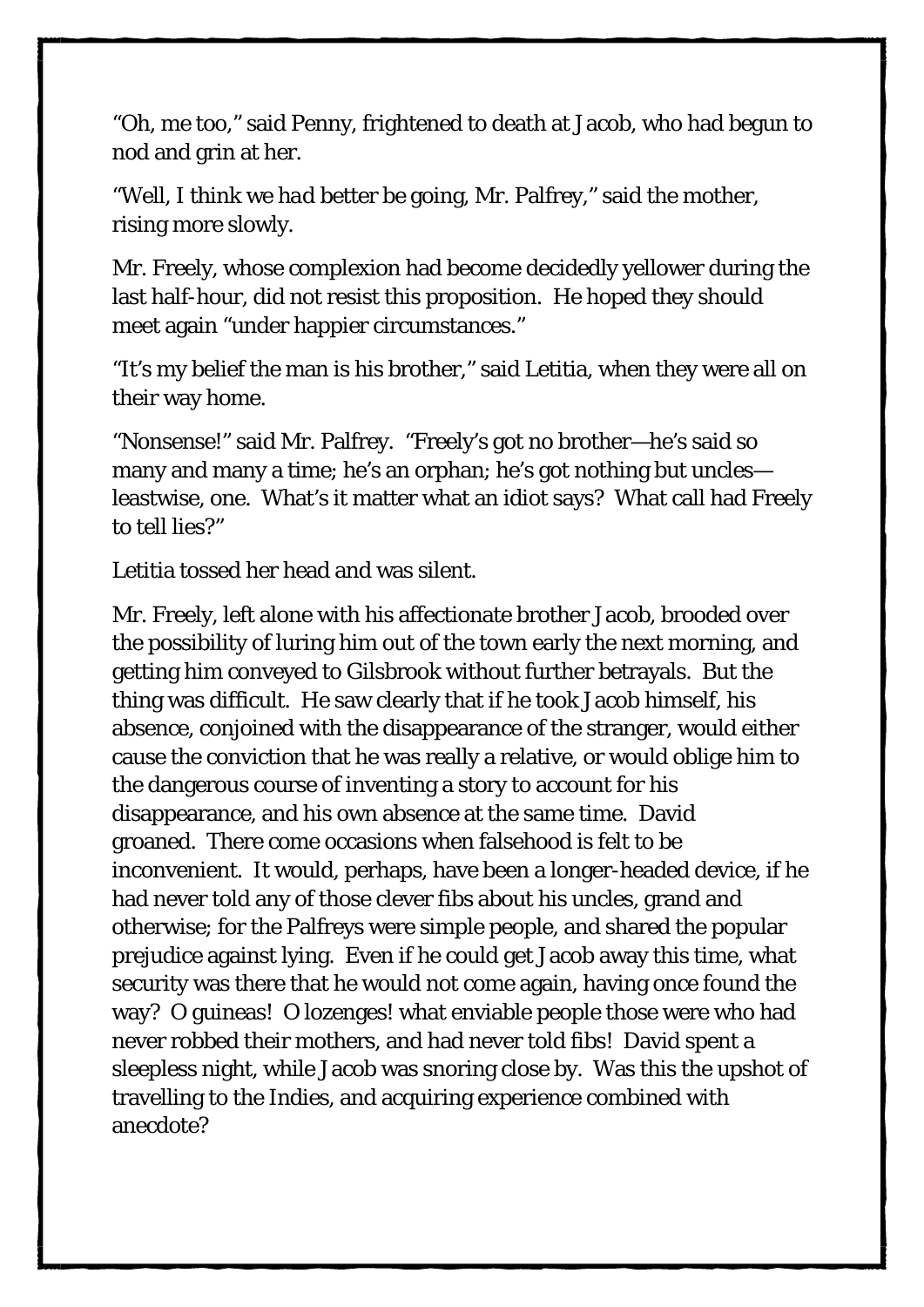He rose at break of day, as he had once before done when he was in fear of Jacob, and took all gentle means to rouse this fatal brother from his deep sleep; he dared not be loud, because his apprentice was in the house, and would report everything. But Jacob was not to be roused. He fought out with his fist at the unknown cause of disturbance, turned over, and snored again. He must be left to wake as he would. David, with a cold perspiration on his brow, confessed to himself that Jacob could not be got away that day.

Mr. Palfrey came over to Grimworth before noon, with a natural curiosity to see how his future son-in-law got on with the stranger to whom he was so benevolently inclined. He found a crowd round the shop. All Grimworth by this time had heard how Freely had been fastened on by an idiot, who called him "Brother Zavy"; and the younger population seemed to find the singular stranger an unwearying source of fascination, while the householders dropped in one by one to inquire into the incident.

"Why don't you send him to the workhouse?" said Mr.

Prettyman. "You'll have a row with him and the children presently, and he'll eat you up. The workhouse is the proper place for him; let his kin claim him, if he's got any."

"Those may be *your* feelings, Mr. Prettyman," said David, his mind quite enfeebled by the torture of his position.

"What! *is* he your brother, then?" said Mr. Prettyman, looking at his neighbour Freely rather sharply.

"All men are our brothers, and idiots particular so," said Mr. Freely, who, like many other travelled men, was not master of the English language.

"Come, come, if he's your brother, tell the truth, man," said Mr. Prettyman, with growing suspicion. "Don't be ashamed of your own flesh and blood."

Mr. Palfrey was present, and also had his eye on Freely. It is difficult for a man to believe in the advantage of a truth which will disclose him to have been a liar. In this critical moment, David shrank from this immediate disgrace in the eyes of his future father-in-law.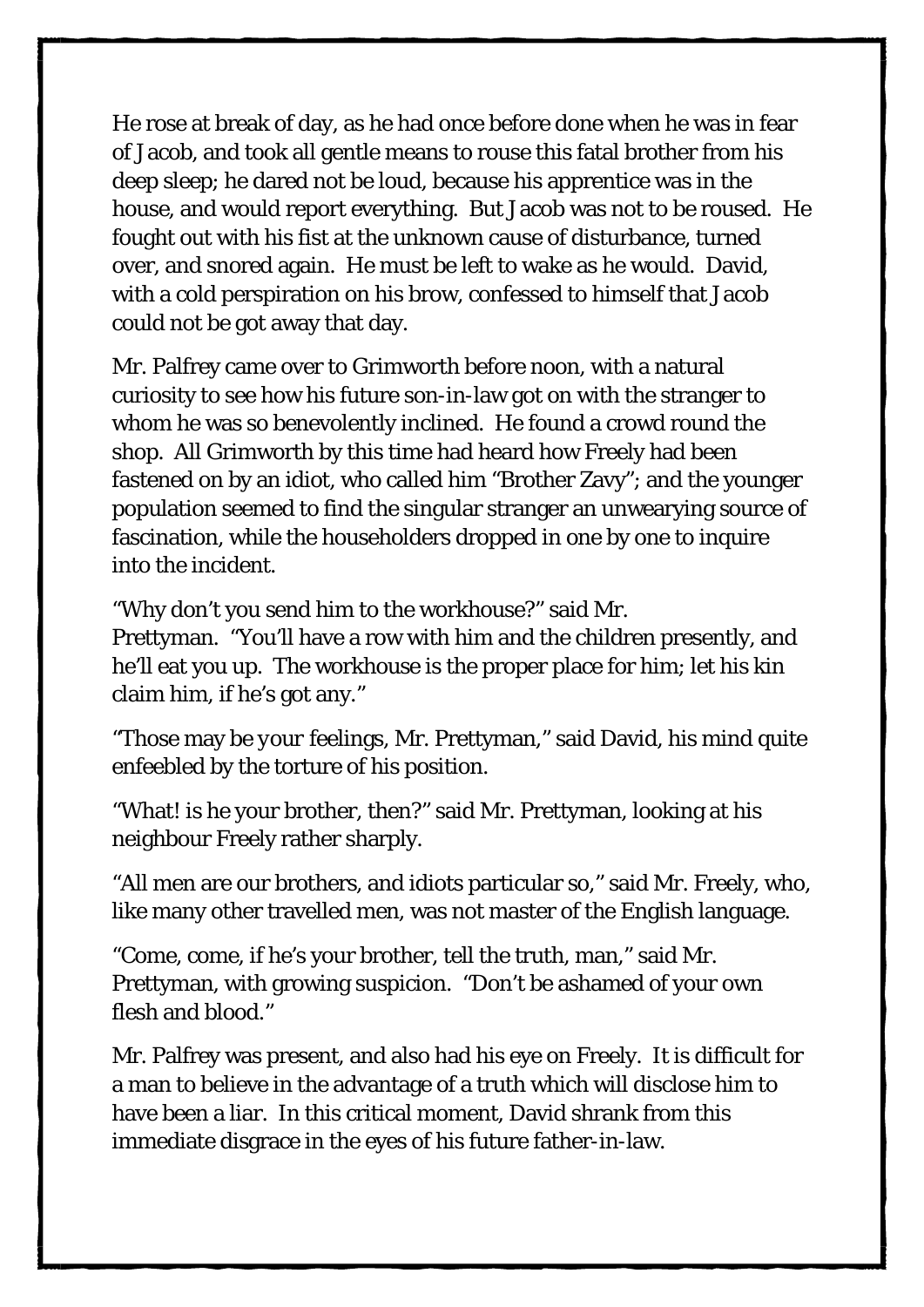"Mr. Prettyman," he said, "I take your observations as an insult. I've no reason to be otherwise than proud of my own flesh and blood. If this poor man was my brother more than all men are, I should say so."

A tall figure darkened the door, and David, lifting his eyes in that direction, saw his eldest brother, Jonathan, on the door-sill.

"I'll stay wi' Zavy," shouted Jacob, as he, too, caught sight of his eldest brother; and, running behind the counter, he clutched David hard.

"What, he *is* here?" said Jonathan Faux, coming forward. "My mother would have no nay, as he'd been away so long, but I must see after him. And it struck me he was very like come after you, because we'd been talking of you o' late, and where you lived."

David saw there was no escape; he smiled a ghastly smile.

"What! is this a relation of yours, sir?" said Mr. Palfrey to Jonathan.

"Aye, it's my innicent of a brother, sure enough," said honest Jonathan. "A fine trouble and cost he is to us, in th' eating and other things, but we must bear what's laid on us."

"And your name's Freely, is it?" said Mr. Prettyman.

"Nay, nay, my name's Faux, I know nothing o' Freelys," said Jonathan, curtly. "Come," he added, turning to David, "I must take some news to mother about Jacob. Shall I take him with me, or will you undertake to send him back?"

"Take him, if you can make him loose his hold of me," said David, feebly.

"Is this gentleman here in the confectionery line your brother, then, sir?" said Mr. Prettyman, feeling that it was an occasion on which format language must be used.

"*I* don't want to own him," said Jonathan, unable to resist a movement of indignation that had never been allowed to satisfy itself. "He ran away from home with good reasons in his pocket years ago: he didn't want to be owned again, I reckon."

Mr. Palfrey left the shop; he felt his own pride too severely wounded by the sense that he had let himself be fooled, to feel curiosity for further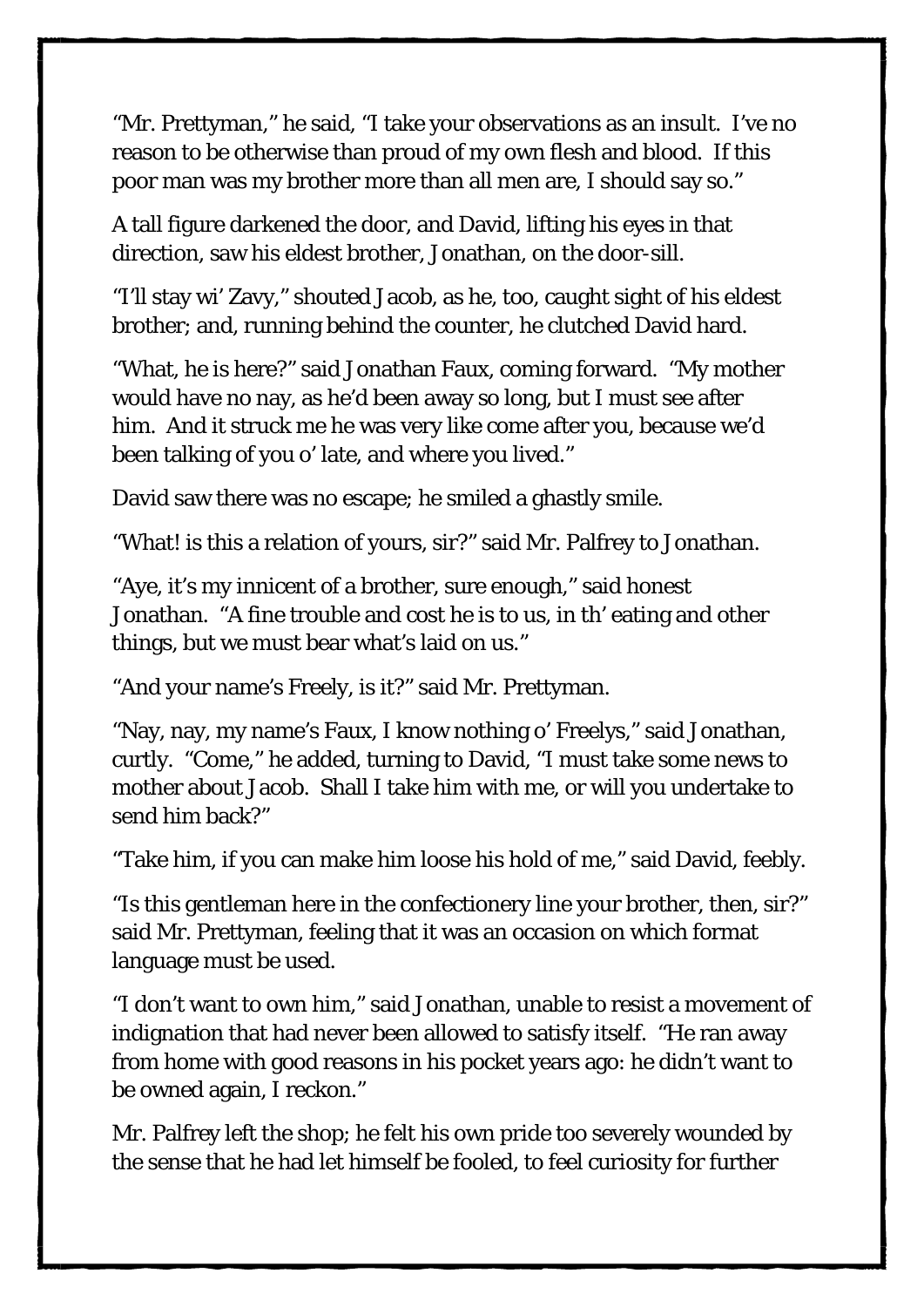details. The most pressing business was to go home and tell his daughter that Freely was a poor sneak, probably a rascal, and that her engagement was broken off.

Mr. Prettyman stayed, with some internal self-gratulation that *he* had never given in to Freely, and that Mr. Chaloner would see now what sort of fellow it was that he had put over the heads of older parishioners. He considered it due from him (Mr. Prettyman) that, for the interests of the parish, he should know all that was to be known about this "interloper." Grimworth would have people coming from Botany Bay to settle in it, if things went on in this way.

It soon appeared that Jacob could not be made to quit his dear brother David except by force. He understood, with a clearness equal to that of the most intelligent mind, that Jonathan would take him back to skimmed milk, apple-dumpling, broad beans, and pork. And he had found a paradise in his brother's shop. It was a difficult matter to use force with Jacob, for he wore heavy nailed boots; and if his pitchfork had been mastered, he would have resorted without hesitation to kicks. Nothing short of using guile to bind him hand and foot would have made all parties safe.

"Let him stay," said David, with desperate resignation, frightened above all things at the idea of further disturbances in his shop, which would make his exposure all the more conspicuous. "*You* go away again, and to-morrow I can, perhaps, get him to go to Gilsbrook with me. He'll follow me fast enough, I daresay," he added, with a half-groan.

"Very well," said Jonathan, gruffly. "I don't see why *you* shouldn't have some trouble and expense with him as well as the rest of us. But mind you bring him back safe and soon, else mother'll never rest."

On this arrangement being concluded, Mr. Prettyman begged Mr. Jonathan Faux to go and take a snack with him, an invitation which was quite acceptable; and as honest Jonathan had nothing to be ashamed of, it is probable that he was very frank in his communications to the civil draper, who, pursuing the benefit of the parish, hastened to make all the information he could gather about Freely common parochial property. You may imagine that the meeting of the Club at the Woolpack that evening was unusually lively. Every member was anxious to prove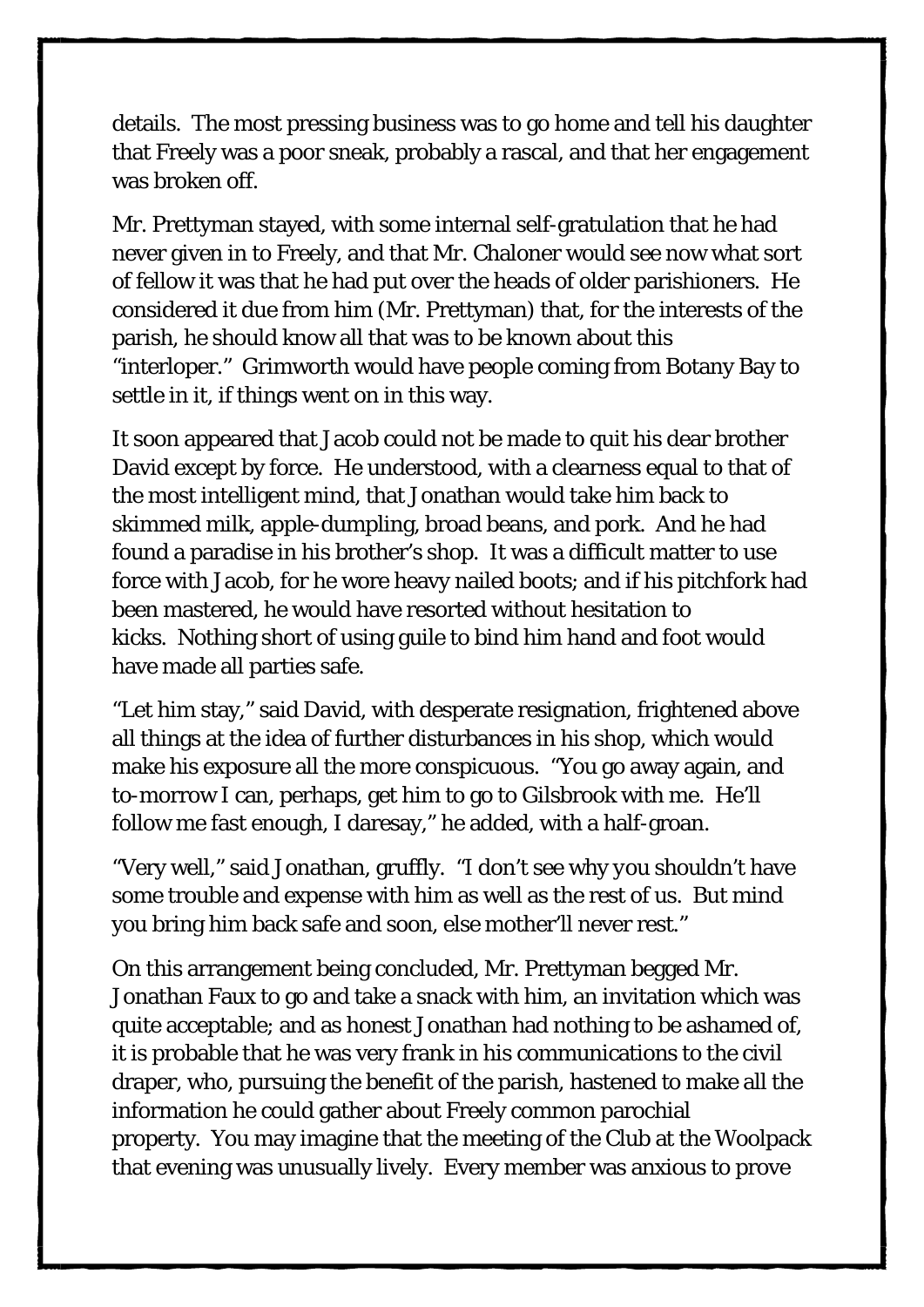that he had never liked Freely, as he called himself. Faux was his name, was it? Fox would have been more suitable. The majority expressed a desire to see him hooted out of the town.

Mr. Freely did not venture over his door-sill that day, for he knew Jacob would keep at his side, and there was every probability that they would have a train of juvenile followers. He sent to engage the Woolpack gig for an early hour the next morning; but this order was not kept religiously a secret by the landlord. Mr. Freely was informed that he could not have the gig till seven; and the Grimworth people were early risers. Perhaps they were more alert than usual on this particular morning; for when Jacob, with a bag of sweets in his hand, was induced to mount the gig with his brother David, the inhabitants of the marketplace were looking out of their doors and windows, and at the turning of the street there was even a muster of apprentices and schoolboys, who shouted as they passed in what Jacob took to be a very merry and friendly way, nodding and grinning in return. "Huzzay, David Faux! how's your uncle?" was their morning's greeting. Like other pointed things, it was not altogether impromptu.

Even this public derision was not so crushing to David as the horrible thought that though he might succeed now in getting Jacob home again there would never be any security against his coming back, like a wasp to the honey-pot. As long as David lived at Grimworth, Jacob's return would be hanging over him. But could he go on living at Grimworth—an object of ridicule, discarded by the Palfreys, after having revelled in the consciousness that he was an envied and prosperous confectioner? David liked to be envied; he minded less about being loved.

His doubts on this point were soon settled. The mind of Grimworth became obstinately set against him and his viands, and the new school being finished, the eating-room was closed. If there had been no other reason, sympathy with the Palfreys, that respectable family who had lived in the parish time out of mind, would have determined all well-todo people to decline Freely's goods. Besides, he had absconded with his mother's guineas: who knew what else he had done, in Jamaica or elsewhere, before he came to Grimworth, worming himself into families under false pretences? Females shuddered. Dreadful suspicions